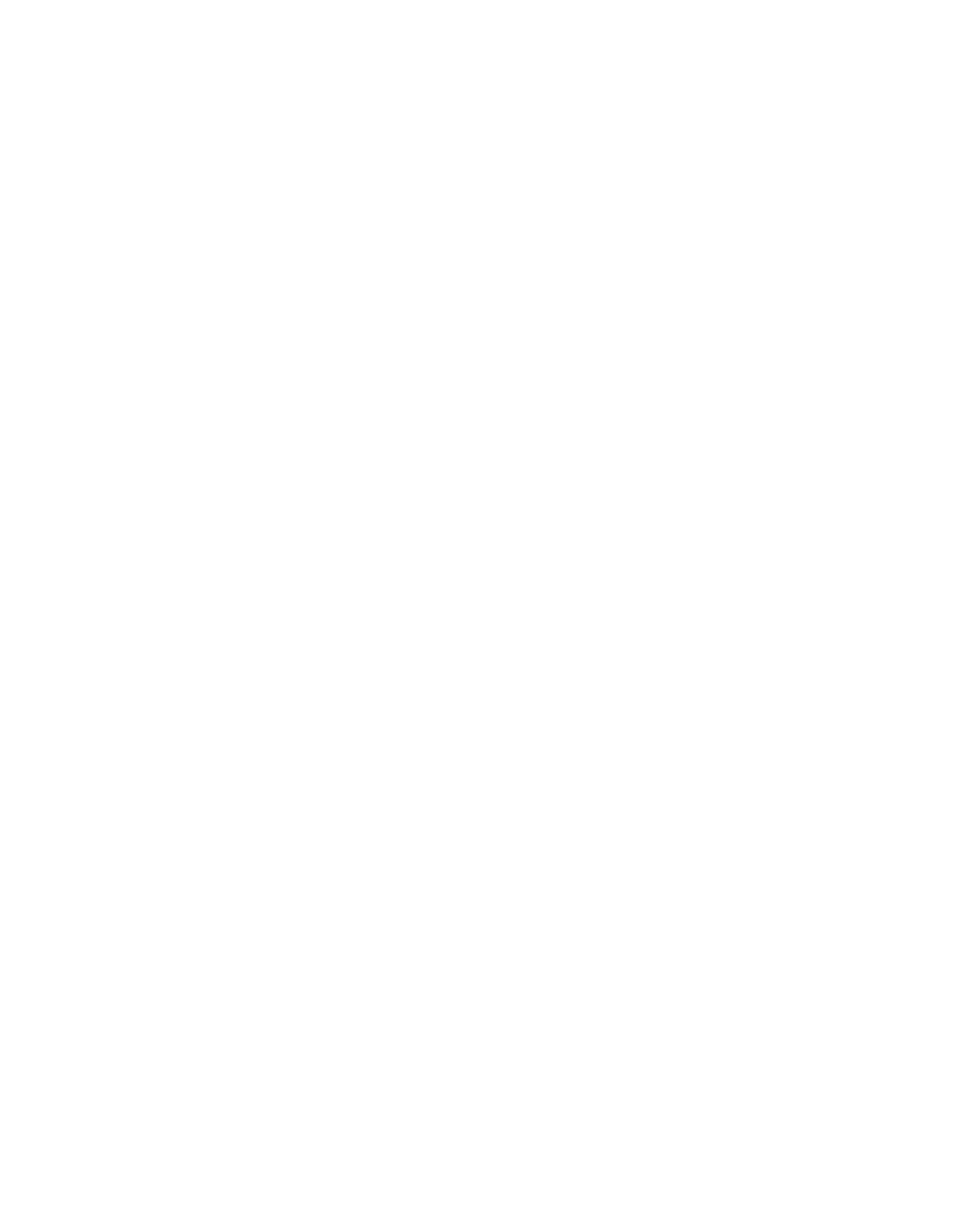# TRADE TRENDS ESTIMATES LATIN AMERICA AND THE CARIBBEAN

## 2021 EDITION

Q1 Update

Coordinated by Paolo Giordano



**INTAL**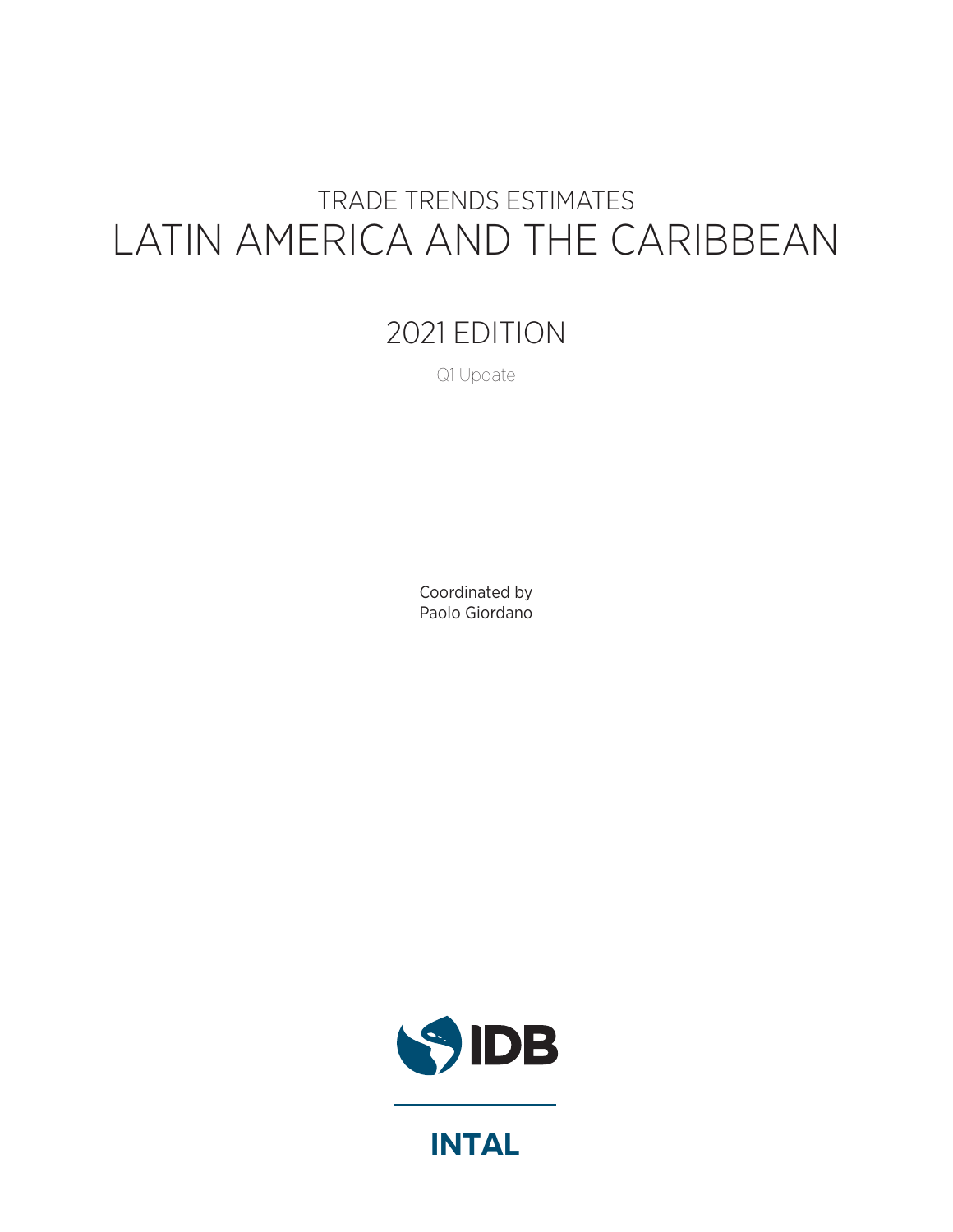This report provides estimates of Latin America and the Caribbean's international trade flows for 2020 and the first quarter of 2021. It was prepared by the Integration and Trade Sector (INT) at the Inter-American Development Bank (IDB), in partnership with its Institute for the Integration of Latin America and the Caribbean (INTAL), under the overall supervision of Fabrizio Opertti, Sector Manager, and Pablo García, Chief of the Regional Integration Unit. Technical supervision was provided by Mauricio Mesquita Moreira, INT Principal Economic Advisor.

This edition was coordinated by Paolo Giordano, INT Principal Economist, and written in collaboration with INTAL consultant Kathia Michalczewsky. Jesica De Angelis participated in the research process. Juan Rodriguez Gaudín, Carolina Barco and Eugenio Negrín assisted with data processing.

Ximena Abeledo, Pablo Bachelet, Andrés Cavelier, Graziela Flor, and María Lidia Víquez provided support for the team during the production and publication process. Federico Mazzella provided technical support. The publication was designed and typeset by Word Express and translated into English by Victoria Patience.

The estimates in this report are based on the quarterly and monthly data available for 2021 for 18 Latin American countries from official national and international sources. The information included in the report is current as of May 11, 2021.

Copyright © 2021 Inter-American Development Bank. This work is licensed under a Creative Commons IGO 3.0 Attribution-NonCommercial-NoDerivatives (CC-IGO BY-NC-ND 3.0 IGO) license ([http://creativecommons.org/licenses/by-nc-nd/3.0/](http://creativecommons.org/licenses/by-nc-nd/3.0/igo/legalcode) [igo/legalcode](http://creativecommons.org/licenses/by-nc-nd/3.0/igo/legalcode)) and may be reproduced with attribution to the IDB and for any noncommercial purpose. No derivative work is allowed.

Any dispute related to the use of the works of the IDB that cannot be settled amicably shall be submitted to arbitration pursuant to UNCITRAL rules. The use of the IDB's name for any purpose other than for attribution and the use of the IDB's logo shall be subject to a separate written license agreement between the IDB and the user and is not authorized as part of this CC-IGO license.

Note that the link provided above includes additional terms and conditions of the license.

The views expressed in this publication are those of the authors and do not necessarily reflect the view of the Inter-American Development Bank, its Board of Executive Directors, or the countries it represents.

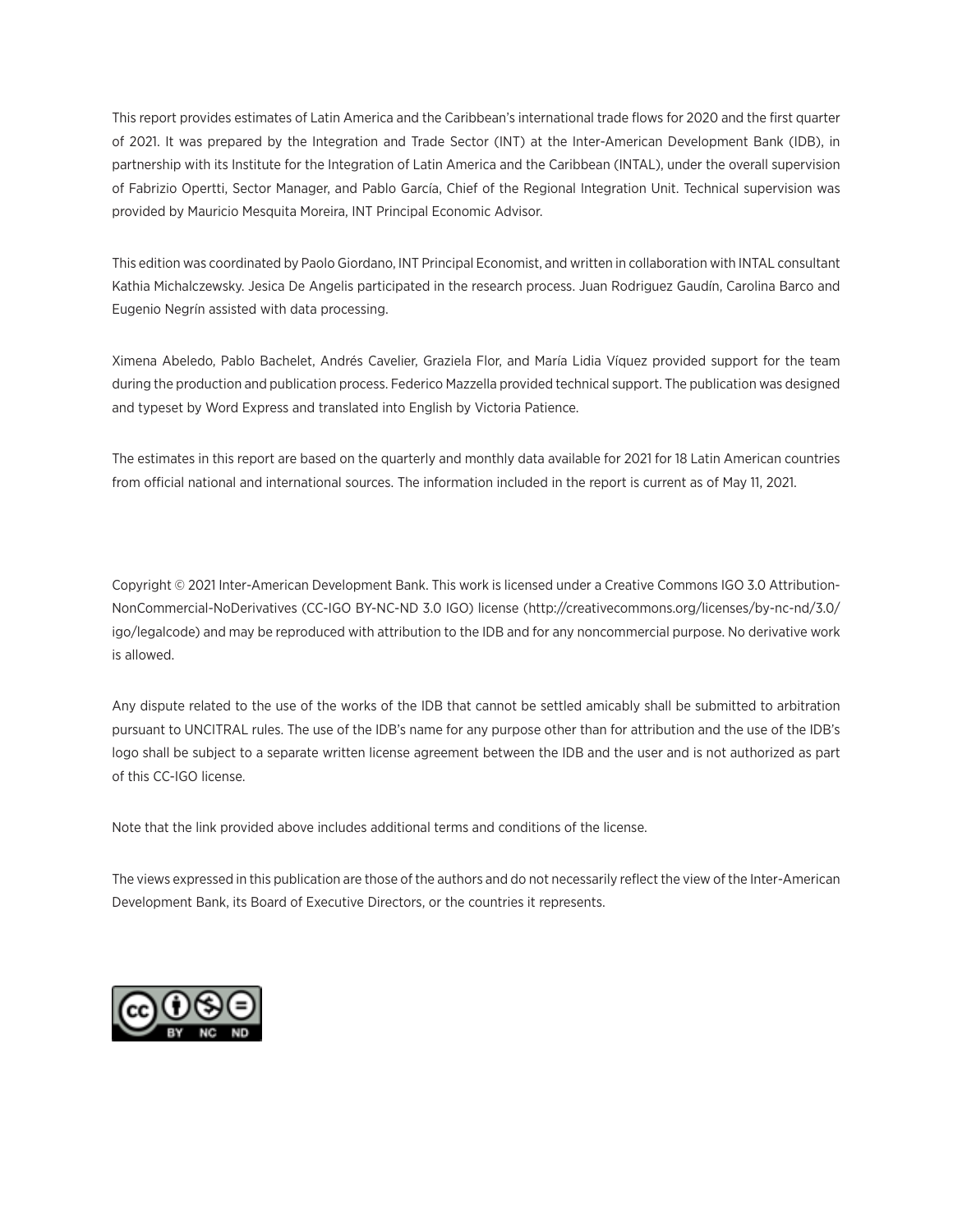

Estimated year-on-year growth rate for 2021 Q1.

#### PERFORMANCE BY COUNTRY

The first-quarter rebound has pushed exports above prepandemic levels in most countries in the region. Year-on-year variation rate, 2021 Q1

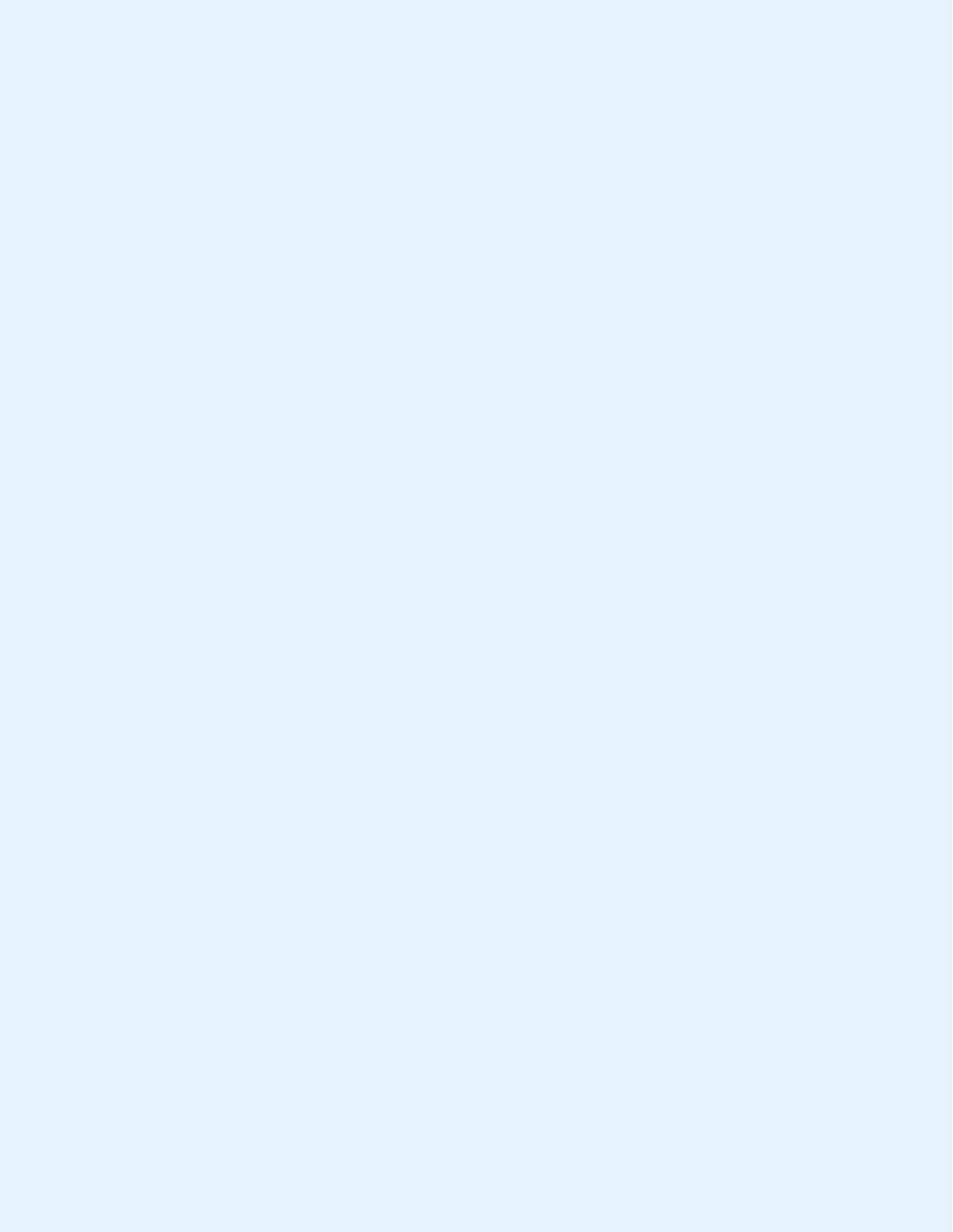# **LATIN AMERICA MOVES PAST THE TRADE IMPACT OF THE PANDEMIC**

### **Highlights**

In the first quarter of 2021, the value of exports from Latin America grew 8.9% year-on-year after a 9.0% drop in 2020.

This recovery owes entirely to improvements in export prices, as volumes continued to decline.

Export performances varied significantly between the subregions. While in Mesoamerica the recovery has been unstable, in South America the first signs of a rebound are just appearing.

The outlook points to a shift toward growth in the coming months, but the situation remains fragile.

The Covid-19 pandemic hit Latin American trade flows hard in 2020. The most extreme effects were recorded between April and June and although the region's external sales began to rally in July, they did not return to prepandemic levels until December.<sup>1</sup>

Although the trade contraction was lower and shorter than initially forecast, this was mainly due to improvements in the prices of some of Latin America's main export commodities in the second half of 2020. During this period, volumes only recovered partly from the losses of the first few months of 2020.

In the first quarter of 2021, the value of Latin American exports experienced positive year-on-year growth after two years of continuous contraction. This change was driven by prices, while volumes continued to shrink. Volumes did rally significantly in March, although this improvement is partly explained by the comparison to the same month of 2020, when the full impact of the pandemic was first felt.

However, the current recovery is limited by numerous factors of uncertainty against a backdrop of new waves of infection. These are having a severe impact on countries in Latin America, where progress on vaccination campaigns is slow and new containment measures are being implemented. Furthermore, the region is not taking full advantage of the growth in its main two extraregional trading partners, the United States and China.

<sup>1</sup> Taking seasonally adjusted series into account.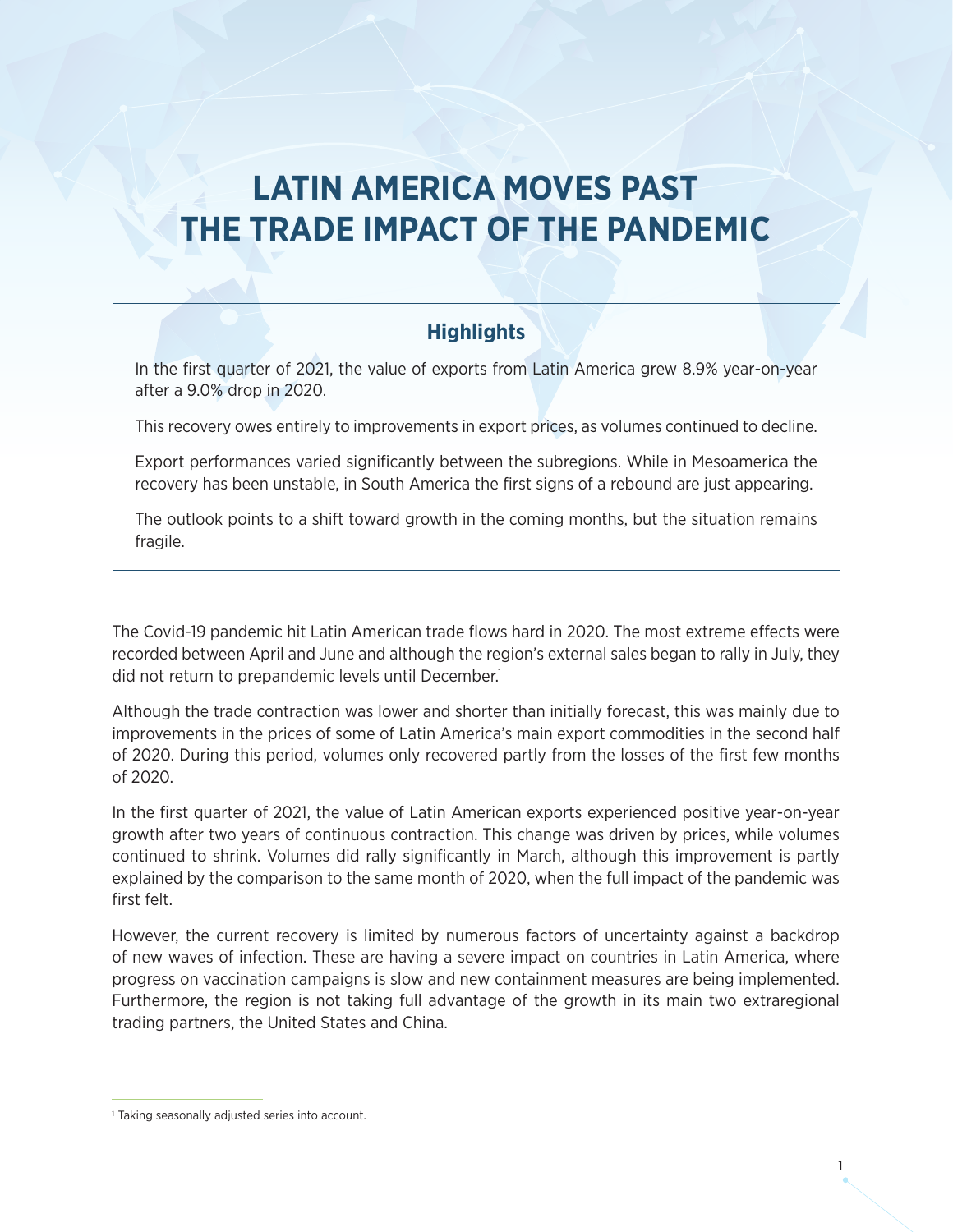### **General Outlook**



In the first quarter of 2021, the value of goods exports from Latin America is estimated to have grown by 8.9% compared to the same period in 2020, when the impact of the pandemic was only just beginning to be felt in the region (Figure 1).<sup>2</sup> This recovery owes entirely to improvements in export prices, as volumes continue to decline. The drop in external sales in 2020 reached 9.0%,<sup>3</sup> which was also mainly explained by falling export volumes.



*Source*: IDB Integration and Trade Sector with data from official sources and the Netherlands Bureau for Economic Policy Analysis (CPB) for world trade.

*Note*: LA includes 18 Latin American countries: Argentina, Bolivia, Brazil, Chile, Colombia, Costa Rica, Dominican Republic, Ecuador, El Salvador, Guatemala, Honduras, Mexico, Nicaragua, Panama, Paraguay, Peru, Uruguay, and Venezuela. World trade is the average of global imports and exports.

<sup>2</sup> This estimate draws on data from 18 Latin American countries: Argentina, Bolivia, Brazil, Chile, Colombia, Costa Rica, Dominican Republic, Ecuador, El Salvador, Guatemala, Honduras, Mexico, Nicaragua, Panama, Paraguay, Peru, Uruguay, and Venezuela. Duet to a lack of official data at the time of publication, the figures for Honduras, Nicaragua and Panama only include exports from the national customs territory (NCT) and do not consider those from special trade regimes (STRs), which account for around 50% of total exports from Honduras and Nicaragua and 80% of those from Panama. See the Methodological Note for additional information on the procedures, time periods, and sources for the data used in these estimates.

<sup>&</sup>lt;sup>3</sup> The estimates published in December 2020 pointed to an annual fall in exports of between 11.3% and 13.0%, based on data available up to September or October. The improvements in the export performance of some Central American countries, and especially Mexico, in the last two months of the year account for most of the difference between the revised figure and the earlier estimate.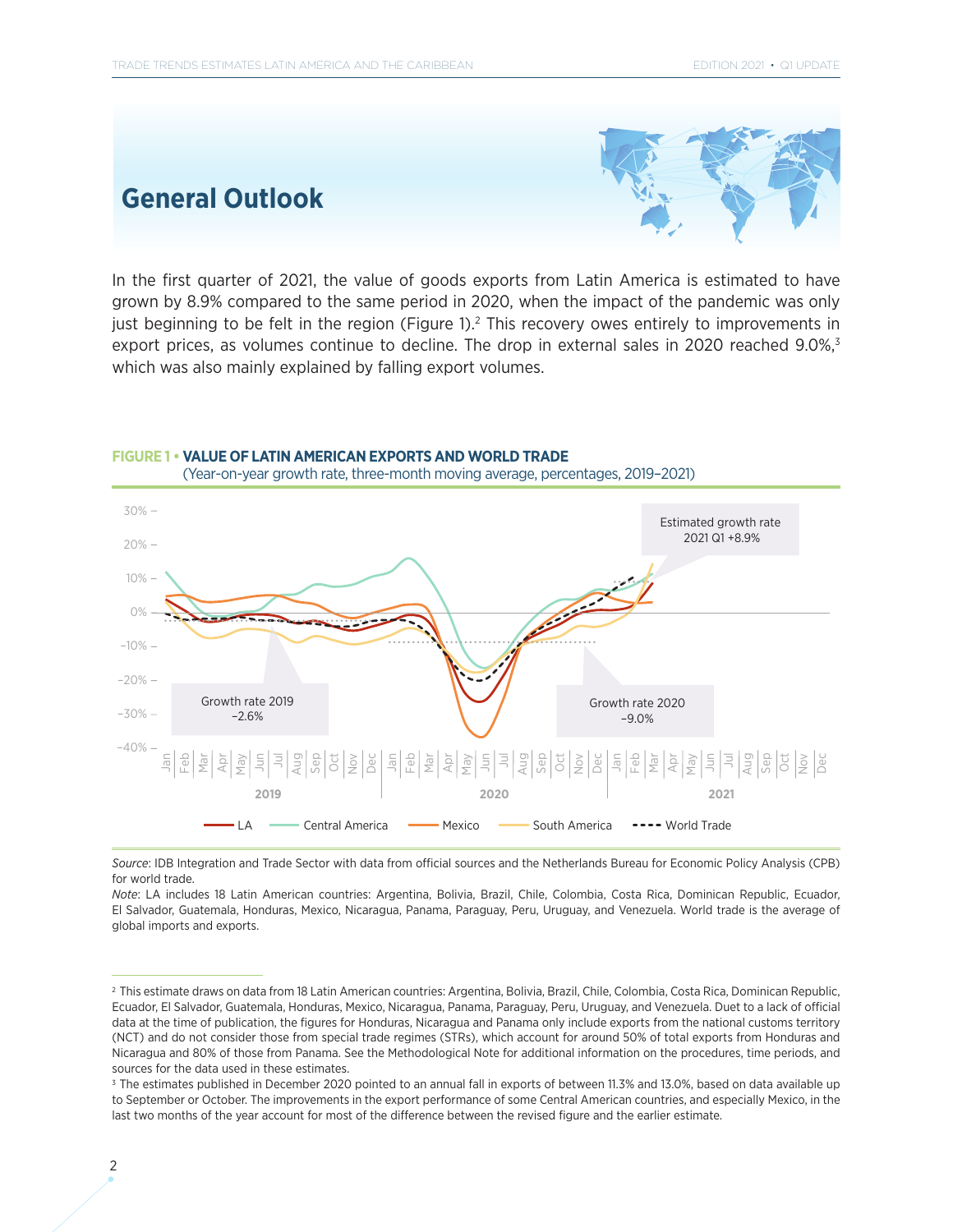As the health crisis continued, the export recovery varied significantly among Latin America's subregions. Central America was the least affected country group during 2020 and the first to get back on the road to growth, with strong momentum in March. Mexico felt strongly the impact of the pandemic early on, and though it rallied significantly toward the end of 2020, this positive momentum seems to have waned in the first few months of 2021. In South America, exports only began to grow again in early 2021, with a strong uptick in March, after contracting continually for two years.

Total imports from Latin America grew by 8.7% year-on-year in the first quarter of 2021, after having shrunk by 15.1% in 2020.

#### **Prices**

The crisis unleashed by the Covid-19 pandemic initially affected trade flows via prices. However, with the exception of oil, Latin America's main export commodities did not come under significant pressure and have now returned to prepandemic levels (Figure 2). Indeed, the prices of copper, iron ore, and soybeans climbed to historic highs. The economic recovery—driven in part by fiscal and monetary stimuli—and the depreciation of the US dollar have played a key role in the evolution of prices.



#### **FIGURE 2 • PRICES OF MAIN LATIN AMERICAN EXPORT PRODUCTS**

*Source*: IDB Integration and Trade Sector with data from Bloomberg.

**Oil** was the product that was most affected by the economic crisis triggered by the pandemic. Oil prices fell by 32.3% in 2020 due to the accumulation of stocks at a time of depressed demand. However, by March 2021, they had already returned to pre-health-crisis levels, driven by the recovery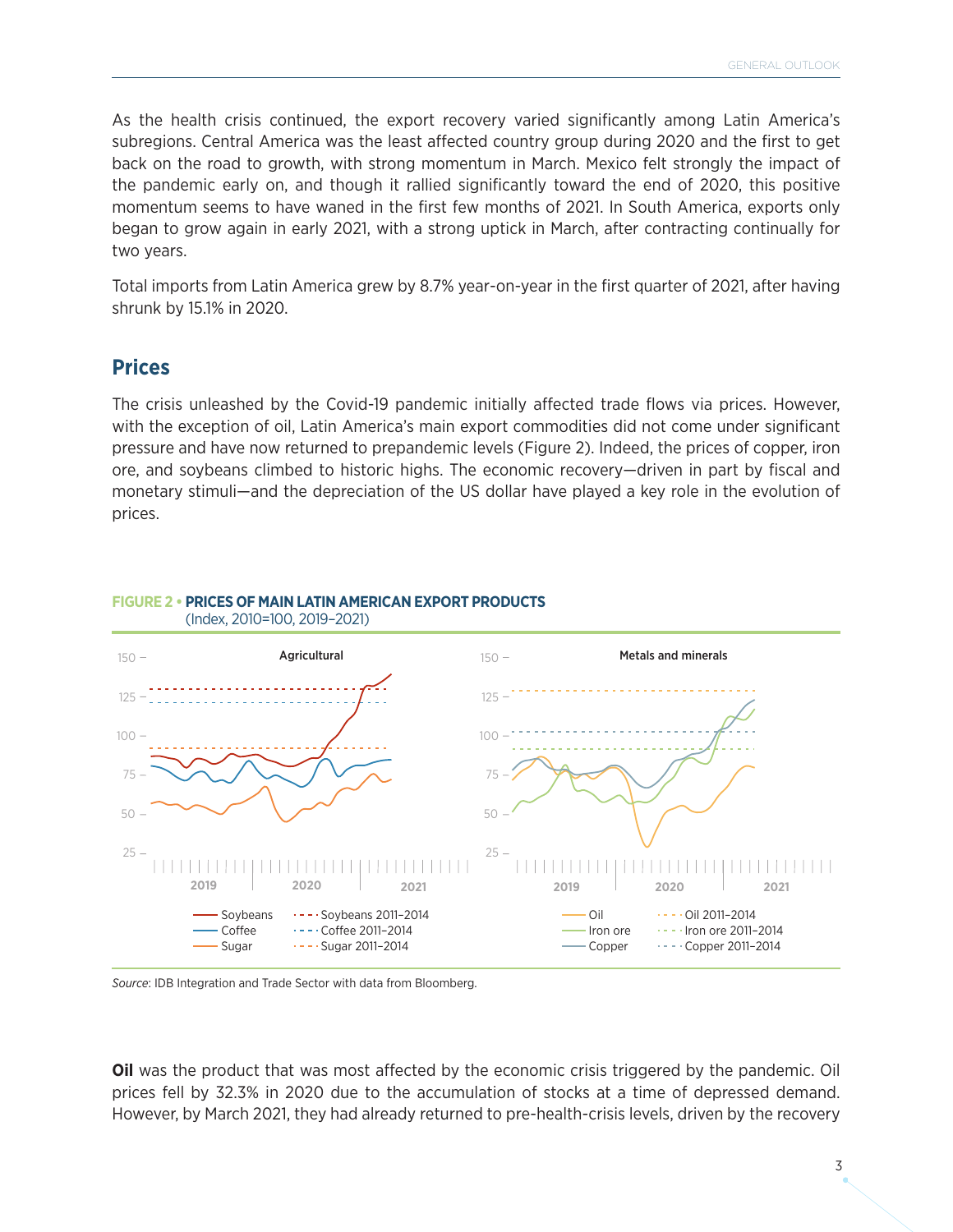in demand, the production cuts agreed on by the Organization of the Petroleum Exporting Countries (OPEC) and its partners, and the improved economic outlook that followed announcements of new fiscal and monetary stimuli, especially in the United States. Between January and April, the average price of oil was 41.7% higher than in the same period in 2020. However, prices are still 40% below the averages for 2011–2014.

**Copper** prices increased 57.9% year-on-year between January and April 2021. The impact on these was lower in 2020 due to strong demand from China, the largest global buyer, which was driven by fiscal stimuli to counteract the effects of the pandemic. Disruptions to production in Chile and Peru put further pressure on prices. As a consequence, copper prices are now close to the record highs of 2011.

The **iron ore** market did not experience negative impacts in 2020. Indeed, prices even increased by an average of 15.5% over the year. These gains were driven by disruptions to Australia's supply, coupled with the technical impossibility of halting steel production. Between January and April, the average price was 93.6% higher than during the same period in 2020, a record high.

**Coffee** prices were extremely volatile in 2020. The sharp drop in the first half of the year was offset by notable increases from July onward, but these were not sustained over the rest of 2020. This was mainly due to supply chain disruptions caused by the Covid-19 pandemic. Between January and April 2021, prices increased 11.9% year-on-year, but they remain at historically low levels as production continues to outstrip demand.

After plummeting in the first half of 2020, **sugar** prices began to recover but appear to have peaked in February 2021. In the first four months of the year, prices were 27.0% higher than those of the same period in 2020. This increase was largely explained by low global production levels, which have restricted supply. However, as with coffee, prices remain close to historic lows.

The price of **soybeans** was barely affected by the Covid-19 crisis in the first half of 2020. Prices have climbed steadily since August 2020, and the average level for January–April 2021 was 60.0% higher than the same period the previous year. Increased demand from China, which was largely explained by the recovery from African swine fever, was compounded by downturns in supply from both South America and the United States. Although soybean prices remain below the record high, at the beginning of 2021 they reached levels that have not been seen since 2014.

#### **Volumes**

In the first quarter of 2021, Latin American export volumes fell by an estimated 2.2% year-on-year after declining 7.8% in 2020 (Figure 3).<sup>4</sup> However, since March, they seem to have been rallying in several countries in the region, which would bring real exports above prepandemic levels.

<sup>4</sup> Estimates of the volumes exported by Latin America are based on official data for Argentina, Brazil, Chile, Colombia, Peru, and Uruguay. In-house estimates were calculated for Paraguay, El Salvador, Mexico, and Venezuela, as detailed in the Methodological Annex. The estimate for 2020, which pointed to a 7.8% drop in volumes, differs from estimates made by organizations like the CPB, which recorded a 4.2% decrease. The difference is mainly due to estimates of Mexico's real exports. This report estimates these using the import price series published by the US Bureau of Labor Statistics, based on December 2003 = 100, while the CPB uses Banxico prices, based on 1980 = 100. As a consequence, the reference basket may be significantly different. According to our estimate, Mexico's exports fell by 8.9% in 2020, while the CPB's calculation based on Banxico data put the drop at 4.8%.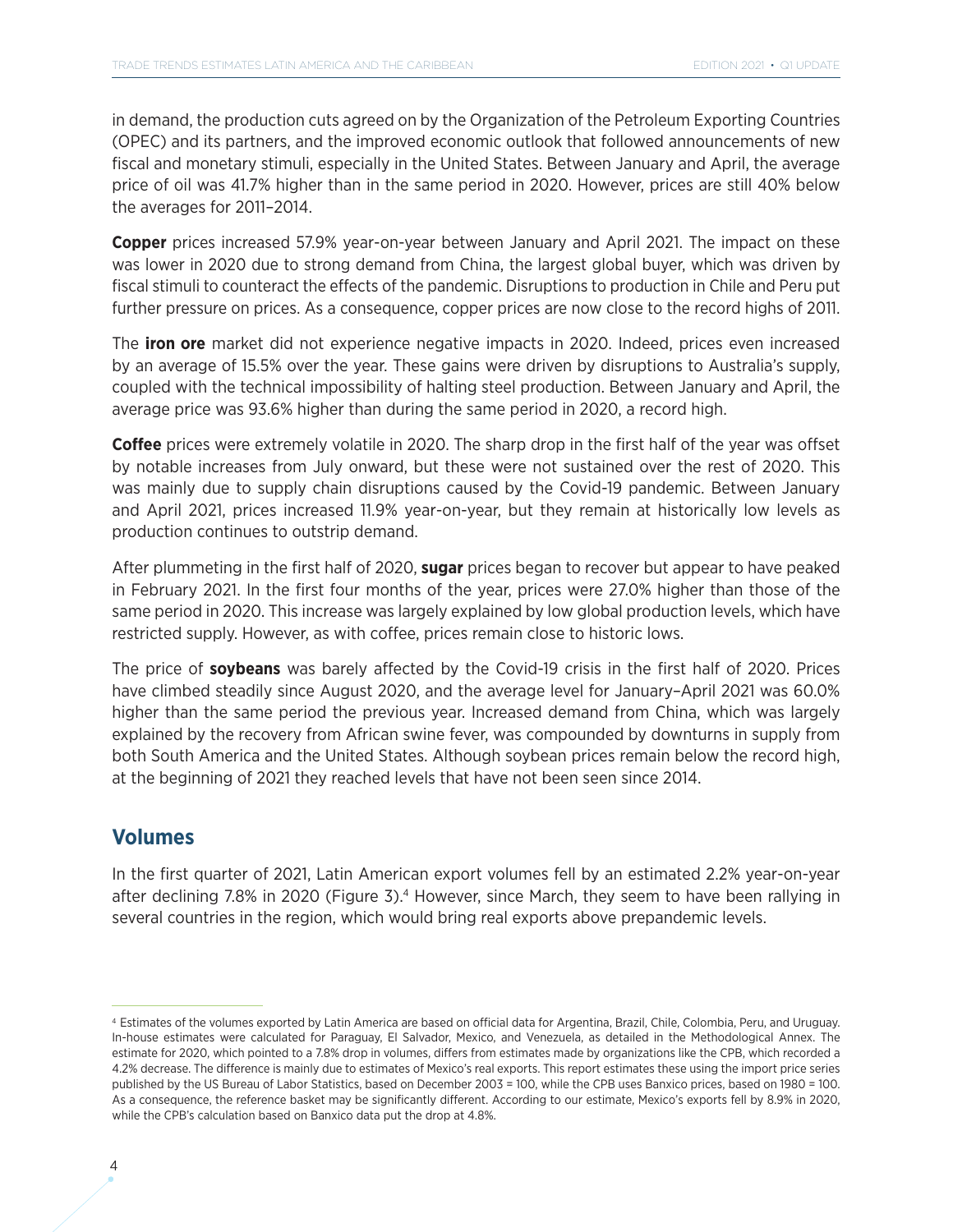

#### **FIGURE 3 • EXPORT VOLUMES FOR SELECTED COUNTRIES IN LATIN AMERICA** (Indices, three-month moving average, January 2019=100, 2019–2021)

*Source*: IDB Integration and Trade Sector with data from official sources, the United States Bureau of Labor Statistics (BLS), and OPEC. *Note*: The value of exports from Mexico and El Salvador were deflated using BLS indexes, and the volume of Venezuela's exports was estimated using OPEC data. LA is the average of national indices weighted by the value of each country's exports in 2015. The sample represents 92% of LA's external sales for that year. See the Methodological Note for more details.

Economies in which minerals and fuel account for significant shares of exports—such as Chile, Colombia, Peru, and Venezuela—continued to experience contractions in export volumes. In contrast, there were signs of recovery in countries that specialize in agricultural products, like Argentina, Brazil, Paraguay, and Uruguay, or manufactures, like El Salvador and Mexico.

**Uruguay** is estimated to have experienced the strongest recovery in the region, with export volumes up 20.5% in the first quarter of 2021, driven by meat, timber, and wheat. In **El Salvador**, external sales are estimated to have grown 6.8% in real terms in the first quarter of 2021 due to increased shipments of apparel and clothing accessories. In **Paraguay**, exports increased 3.2% year-on-year as a result of increased shipments of grains and meats, which offset the drop in exports of soybeans and soybean derivatives.

In **Brazil,** export volumes increased 2.4% in the first quarter of 2021 due to a notable rise in shipments of iron ore, sugar, and coffee, which was offset by plummeting oil shipments. In **Argentina,** real exports increased 2.1% year-on-year, due to increased shipments of soybean oil and soybean extraction meal pellets, while sales of soybeans fell. **Mexico** exported similar volumes in the first quarter of 2021 as the same period the previous year. However, these began to rally in March, driven by shipments of nonautomotive manufactures, as automotive exports continued to contract.

Real exports from **Chile** and **Peru** are estimated to have fallen by 3.0% and 8.7% in the first quarter of 2021, respectively, partly due to lower shipments of extractive products. Production in both countries declined due to the impact of measures to contain the spread of the pandemic, which were tightened again in the first few months of 2021. During the same period, **Colombia** experienced a 13.4% contraction in export volumes, which was explained by a sharp drop in oil and bituminous coal exports. Finally, in **Venezuela,** real exports are estimated to have fallen 36.3% year-on-year between January and March in 2021 as a result of the decline in oil production.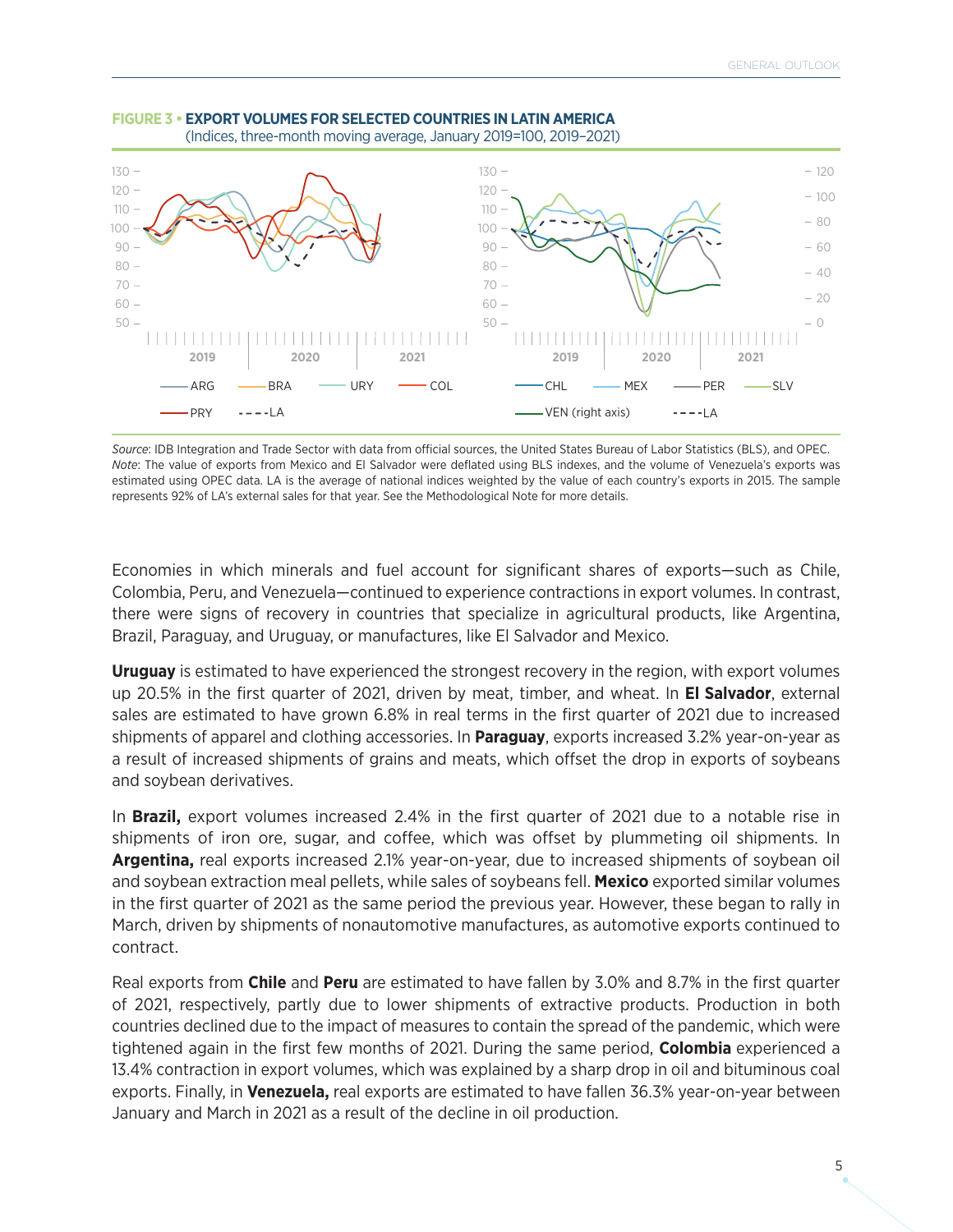#### **Markets**

The recovery in demand from the main trading partners of Latin America and the Caribbean (LAC)<sup>5</sup> has been asynchronous and volatile (Figure 4). All the same, LAC is not taking full advantage of the momentum brought by growth in its main extraregional trading partners.

**China**'s imports from LAC were the first to recover after being hit hard by the pandemic in the first half of 2020. However, they have remained highly volatile since. After contracting again toward the end of 2020, they returned to an upward path in early 2021, growing by an average of 19.8% yearon-year in the first quarter.<sup>6</sup> It should be noted, however, that imports from LAC performed worse than China's total imports, which grew 27.9% in this period, driven largely by purchases from the rest of Asia and the United States. As a consequence, the region lost 0.5 percentage points (p.p.) of its Chinese market share in the first quarter of 2021 compared to the same period in 2020 (7.7% and 8.2%, respectively).

Purchases by the **United States** from LAC were more affected by the pandemic than those of any other trade partner and only began to grow in year-on-year terms toward the end of 2020. However,



# **FIGURE 4 • VALUE OF MAIN TRADING PARTNERS' IMPORTS FROM LATIN AMERICA AND THE CARIBBEAN AND**

*Source*: IDB Integration and Trade Sector with data from the International Monetary Fund (IMF), the US International Trade Commission (USITC), Eurostat, China Customs, and national sources.

*Note*: The import series for all economies are valued in US dollars.

<sup>5</sup> Unlike the rest of this report, this section includes all of Latin America and the Caribbean, as reported in destination market data sources. 6 This section is based on an analysis of the totals imported by trade partners, as reported by the statistical authorities of the destination countries in question, while the exports recorded by the national sources of LAC countries for bilateral flows are analyzed in the next section. Any discrepancies are due not just to the sources in question, but also to the lag between the times that exports and imports are recorded.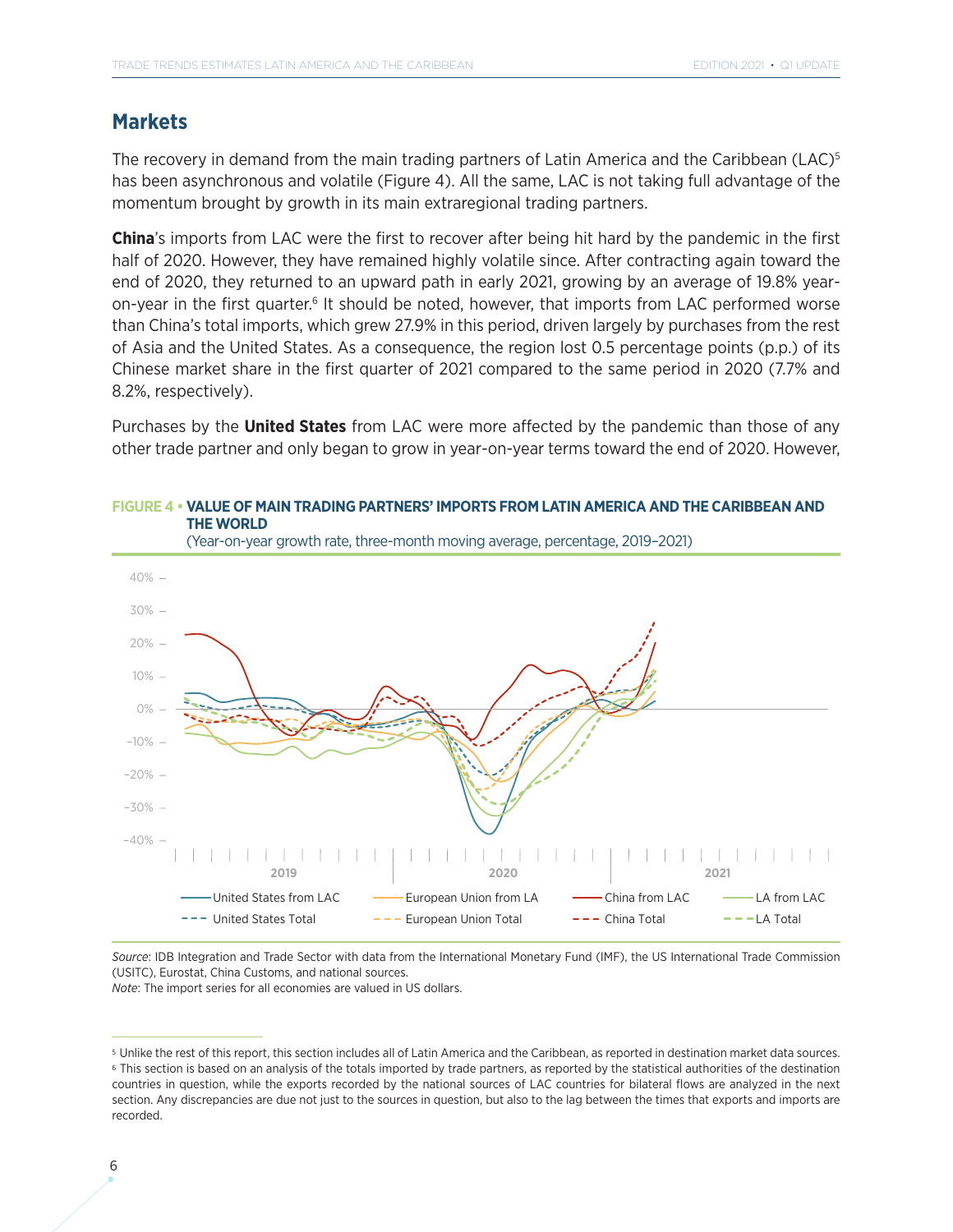this upward trend was volatile during the first quarter of 2021. Average year-on-year growth in January–March 2021 was 3.0% compared to the same period in 2020, while total purchases increased by 11.7%, mostly explained by an exponential increase in imports from China. As a consequence, the region lost 1.6 p.p. of its share in total US purchases, which dropped from 19.7% to 18.1%.

The **European Union**'s purchases from Latin America only began to show signs of recovery at the end of March 2021, after contracting almost continually for more than two years. After moving beyond the pronounced drop of the first half of 2020, imports briefly began to grow again at the start of 2021 but contracted in January and February 2021. The estimated increase in EU imports from Latin America in the first quarter was 5.7%, well below its total imports (12.7%).

Meanwhile, **Latin America**'s intraregional imports dropped on par with its total imports in 2020 (–16.2% and –15.1%, respectively). However, both rebounded significantly in the first quarter of 2021 (11.7% and 8.7%, respectively).

#### **Prospects**

The predictive capacity of analytical tools is severely restricted by the uncertainty of the current context, determined as it is by an exogenous shock on an unprecedented scale. Even so, various models provide information that may help to gauge how Latin America's exports will perform in the coming months.

The leading index for the value of exports points to a change in trend and signals that Latin America's exports are likely to return to a growth path in the near future (Figure 5). The instantaneous growth rate of exports can be calculated using a prediction methodology known as nowcasting.<sup>7</sup>

According to the leading index, Latin America's exports are already on an upward trend. In other words, exports have begun to recover, and the signs associated with the region's export performance are strong enough to suggest that it is back on a growth path.<sup>8</sup>

In this edition, an alternative methodology was used in lieu of the standard nowcasting model usually applied to estimate the year-on-year increase in Latin America's exports for months for which official export data was not available for every country in the region at the time of publication.<sup>9</sup> According to this estimate, the growth in Latin America's exports appears to be accelerating, bringing the yearon-year growth rate for April 2021 to around 33%. However, it should be noted that this increase reflects the comparison with the low basis in April 2020, when the trade impact of the pandemic was most dramatic.

<sup>7</sup> For a detailed description of the two indicators and the data and estimation methodology used, see Giordano et al. (2019), "Rough Patch. Latin America and the Caribbean amid the Global Trade Slowdown." Trade and Integration Monitor. Inter-American Development Bank.

<sup>&</sup>lt;sup>8</sup> The predictive capacity of the index naturally depends on how the economic effects of the current global health emergency evolve. For a broader illustration of how similar leading indicators can be used to analyze crises, see OECD (2020), Composite Leading Indicators, April. <sup>9</sup> Considering that the predictive capacity of the nowcasting model is limited by the extreme volatility of the variables observed during the pandemic, the results were extrapolated using a variation of the standard methodology based on a distributed lag model.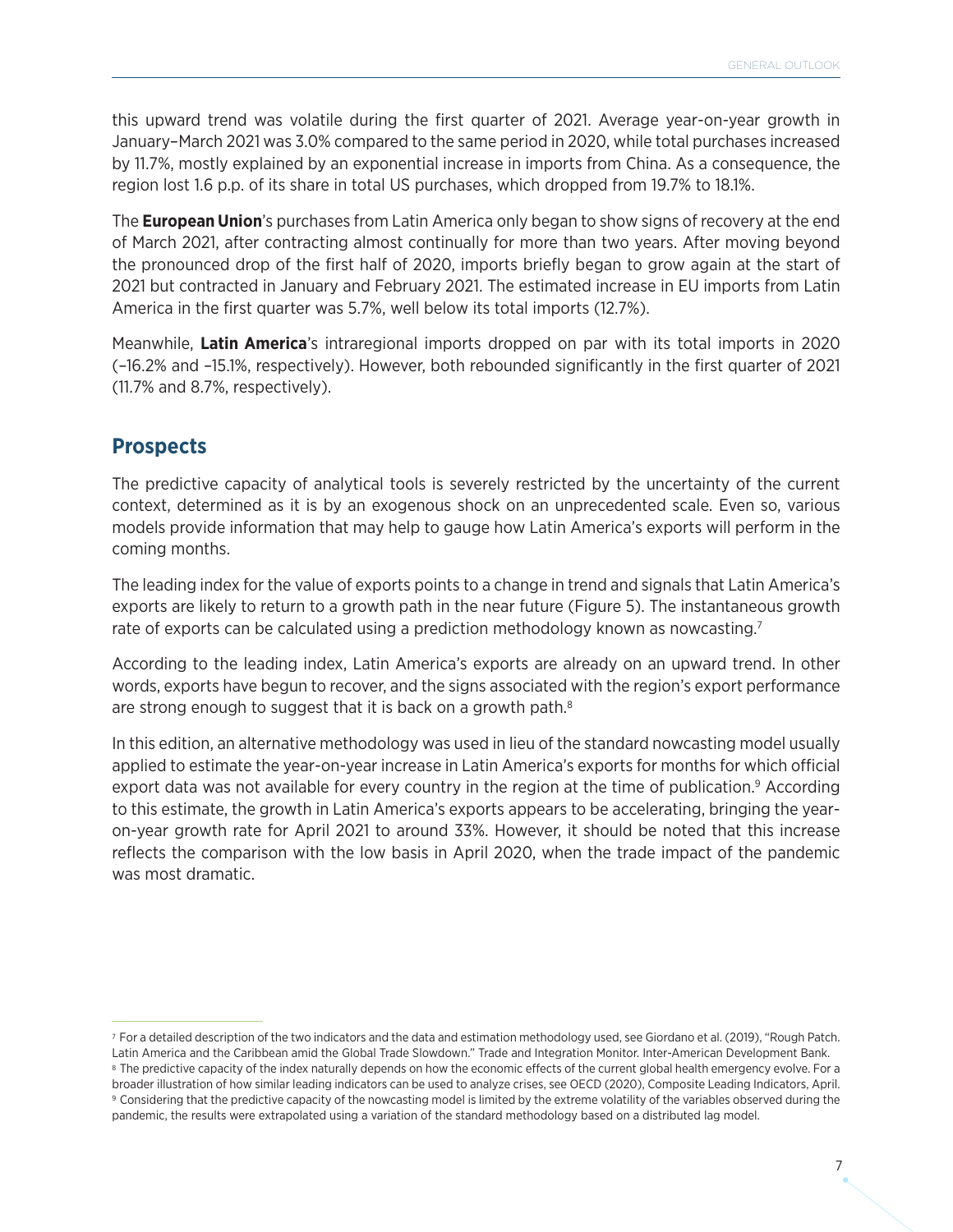



*Source*: IDB Integration and Trade Sector and authors' estimations.

*Note*: The leading index series shows the trend after the Hodrick-Prescott filter was applied. The circles indicate the turning points in the trend for the estimated series and the observed value of exports.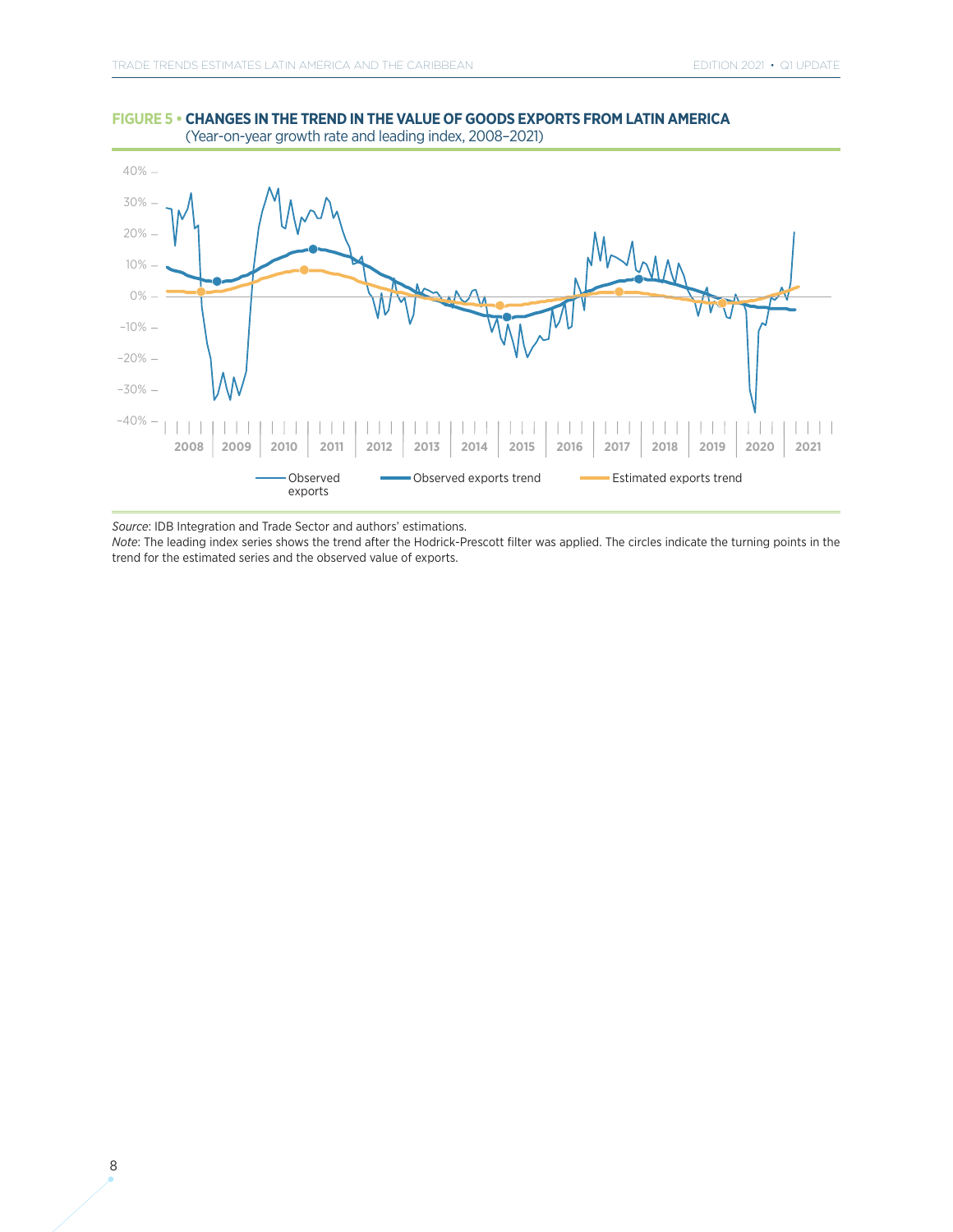### **Performance by Subregion**



Following the impact of the health crisis on Latin America's trade sector, export performances in the first few months of 2021 varied enormously among countries (Table 1). China was the driving force behind the recovery, particularly for South America, whereas the role of demand from the United States and the European Union was less significant. Export values grew in every country except Honduras<sup>10</sup> and Venezuela.

The following section analyzes the drivers and destination markets that explain the evolution of external sales in the different subregions and countries of Latin America in 2021 (Figure 6). The annex contains detailed data on each country and the region's major export products.

In **South America,** exports are estimated to have grown by 14.4% in the first quarter of 2021 after falling by 9.5% in 2020. This recovery was observed in every South American economy except Venezuela (–34.8%). Those that rallied most were Chile (26.4%), Paraguay (19.0%), Uruguay (18.9%), Brazil (15.7%), and Argentina (15.5%). The subregion's performance is largely explained by the upturn in commodity prices, as export volumes shrank or grew only marginally in every country except Uruguay. Although all the subregion's main trading partners acted as expansionary factors for exports, China was the most dynamic destination, accounting for two-thirds of the increase.

Exports from **Mesoamerica** increased an estimated 4.0% year-on-year in the first quarter of 2021, after falling 8.5% in 2020. **Mexico**'s exports increased by 3.1% in January–March 2021 as compared to the same period in 2020. Shipments from **Central America** grew 11.3% over the same period. Panama's exports soared (54.2%),<sup>11</sup> and performances also improved in Guatemala (12.9%), Costa Rica (10.7%), Nicaragua (10.6%), El Salvador (10.1%), and the Dominican Republic (9.5%). The only downturn was seen in Honduras  $(-3.4\%)$ .<sup>12</sup> The United States accounted for two-thirds of the total increase, but exports there were less dynamic than to other markets. Exports to the European Union continued to contract, especially those originating in Mexico. Meanwhile, there was a notable increase in exports to China, which accounted for a further fifth of the total growth in Mesoamerican exports.

<sup>10</sup> Only exports from the NCT were considered due to a lack of official data on exports from STRs, which represent about half of Honduran foreign sales.

<sup>11</sup> This exceptional performance was explained by a copper mine coming fully online amid an increase in copper prices. See the Annex for more details.

<sup>&</sup>lt;sup>12</sup> This data does not include exports from STRs.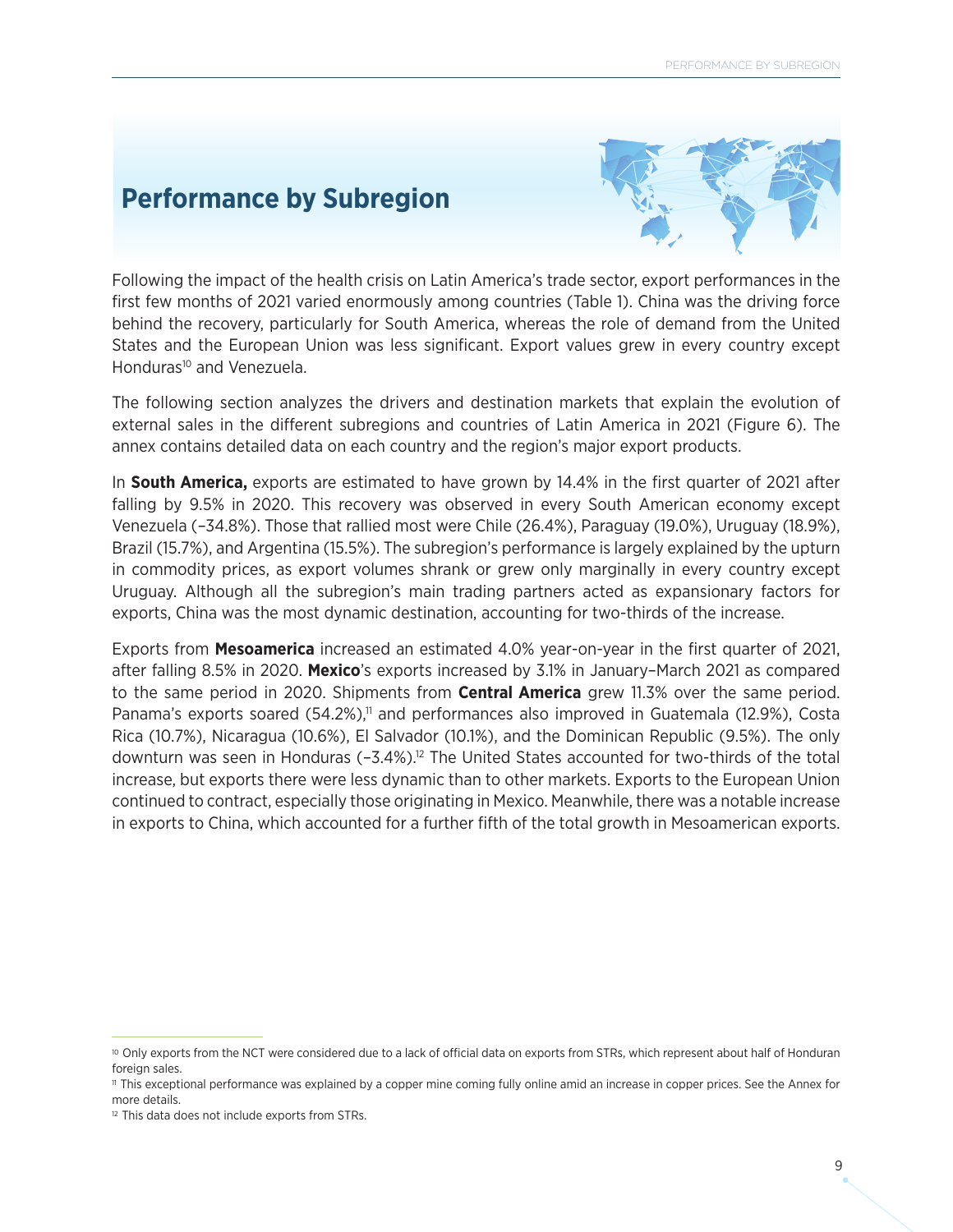#### **TABLE 1 • VARIATION IN THE VALUE OF LATIN AMERICAN GOODS EXPORTS BY SELECTED DESTINATIONS** (Year-on-year growth rate, percentage, 2020 and 2021 Q1)

|                                   | 1Q 2021 vs 1Q 2020 |                                                     |                                |                                 |              |                                 |                              | 2020 vs                              |
|-----------------------------------|--------------------|-----------------------------------------------------|--------------------------------|---------------------------------|--------------|---------------------------------|------------------------------|--------------------------------------|
| <b>Exporting Group/</b><br>member | <b>Subregion</b>   | <b>Latin America</b><br>and the<br><b>Caribbean</b> | <b>United</b><br><b>States</b> | <b>Asia</b><br>(excl.<br>China) | <b>China</b> | <b>European</b><br><b>Union</b> | <b>World</b><br><b>Total</b> | 2019<br><b>World</b><br><b>Total</b> |
| <b>SOUTH AMERICA</b>              | 12.5               | 12.6                                                | 8.9                            | $-1.2$                          | 34.8         | 8.7                             | 14.4<br>♠                    | $-9.5$                               |
| Argentina                         | 2.6                | 2.6                                                 | 12.7                           | 21.7                            | 36.8         | 37.3                            | ♠<br>15.5                    | $-15.7$                              |
| <b>Bolivia</b>                    | $-4.8$             | $-6.1$                                              | 42.0                           | 42.4                            | $-3.7$       | 42.0                            | ♠<br>11.0                    | $-21.4$                              |
| <b>Brazil</b>                     | 19.0               | 15.8                                                | 7.6                            | 8.3                             | 26.2         | 4.7                             | ♠<br>15.7                    | $-5.4$                               |
| Chile                             | 12.7               | 10.6                                                | 33.5                           | 1.8                             | 57.2         | 3.3                             | ♠<br>26.4                    | 6.9                                  |
| Colombia                          | 8.3                | $-2.0$                                              | $-0.9$                         | 45.5                            | 28.0         | 1.7                             | ♠<br>0.8                     | $-21.4$                              |
| Ecuador                           | 12.5               | 55.7                                                | $-7.0$                         | 11.0                            | $-33.6$      | $-5.2$                          | ♠<br>8.7                     | $-9.4$                               |
| Paraguay                          | 23.4               | 22.7                                                | 50.3                           | $-9.5$                          | 60.1         | 19.0                            | ♠<br>19.0                    | 6.9                                  |
| Peru                              | 4.0                | 5.2                                                 | $-2.0$                         | 9.8                             | 39.0         | 1.8                             | ♠<br>12.6                    | $-11.5$                              |
| Uruguay                           | 40.8               | 27.5                                                | $-6.3$                         | 12.4                            | 70.7         | $-3.1$                          | ♠<br>18.9                    | $-10.7$                              |
| Venezuela                         | 439.1              | 219.5                                               | 99.1                           | $-97.3$                         | 320.5        | 124.8                           | ♠<br>$-34.8$                 | $-70.2$                              |
| <b>MESOAMERICA</b>                | 13.6               | 8.8                                                 | 3.2                            | 5.4                             | 32.7         | $-5.9$                          | ♠<br>4.0                     | $-8.5$                               |
| Mexico                            | 14.9               | 7.1                                                 | 2.8                            | 5.1                             | 31.2         | $-8.1$                          | ♠<br>3.1                     | $-9.3$                               |
| <b>Central America</b>            | 13.6               | 11.1                                                | 9.9                            | 7.2                             | 55.3         | 1.2                             | ♠<br>11.3                    | $-0.3$                               |
| Costa Rica                        | 12.5               | 13.1                                                | 12.0                           | $-15.2$                         | 162.8        | $-2.2$                          | ♠<br>10.7                    | 1.9                                  |
| El Salvador                       | 11.7               | 9.7                                                 | 16.4                           | 5.9                             | $-78.5$      | $-11.2$                         | ♠<br>10.1                    | $-14.6$                              |
| Guatemala                         | 11.6               | 9.3                                                 | 8.8                            | 14.5                            | 157.3        | 2.9                             | ♠<br>12.9                    | 3.1                                  |
| Honduras                          | 22.6               | 20.8                                                | $-16.3$                        | 37.8                            | 66.3         | $-10.5$                         | ┸<br>$-3.4$                  | 0.6                                  |
| Nicaragua                         | 12.2               | 13.1                                                | 10.7                           | n.d.                            | n.d.         | 35.7                            | ♠<br>10.6                    | 5.8                                  |
| Panama                            | n.d.               | n.d.                                                | n.d.                           | n.d.                            | n.d.         | n.d.                            | ♠<br>54.2                    | 14.7                                 |
| Dominican Republic                | 7.6                | 6.2                                                 | 14.5                           | 14.9                            | 22.3         | 15.6                            | ♠<br>9.5                     | $-2.2$                               |
| <b>LATIN AMERICA</b>              | 11.9               | 11.6                                                | 3.9                            | 0.1                             | 34.7         | 4.0                             | 8.9                          | $-9.0$                               |

*Source*: IDB Integration and Trade Sector, estimations based on official sources, except Venezuela, which is based on estimates using data from OPEC and the IMF.

*Notes*: The table does not include the growth rates or absolute changes for nonselected destinations. As a result, the sum of the absolute changes for the selected destinations does not match the total. The data for Costa Rica, the Dominican Republic, El Salvador, and Guatemala includes exports under Special Trade Regimes (STRs). For individual Central American countries, the subregional growth rates are for Mesoamerica, but Mexico is excluded from the aggregate for Central America, thus the subregional total only represents trade within Central America. See the Methodological Note for additional information on the procedures, periods, and data sources used in the estimates. The abbreviation "n.d." indicates that no data was available. The arrows show the change in trend in comparison with the previous year. The table does not include the Caribbean countries as up-to-date information was not available.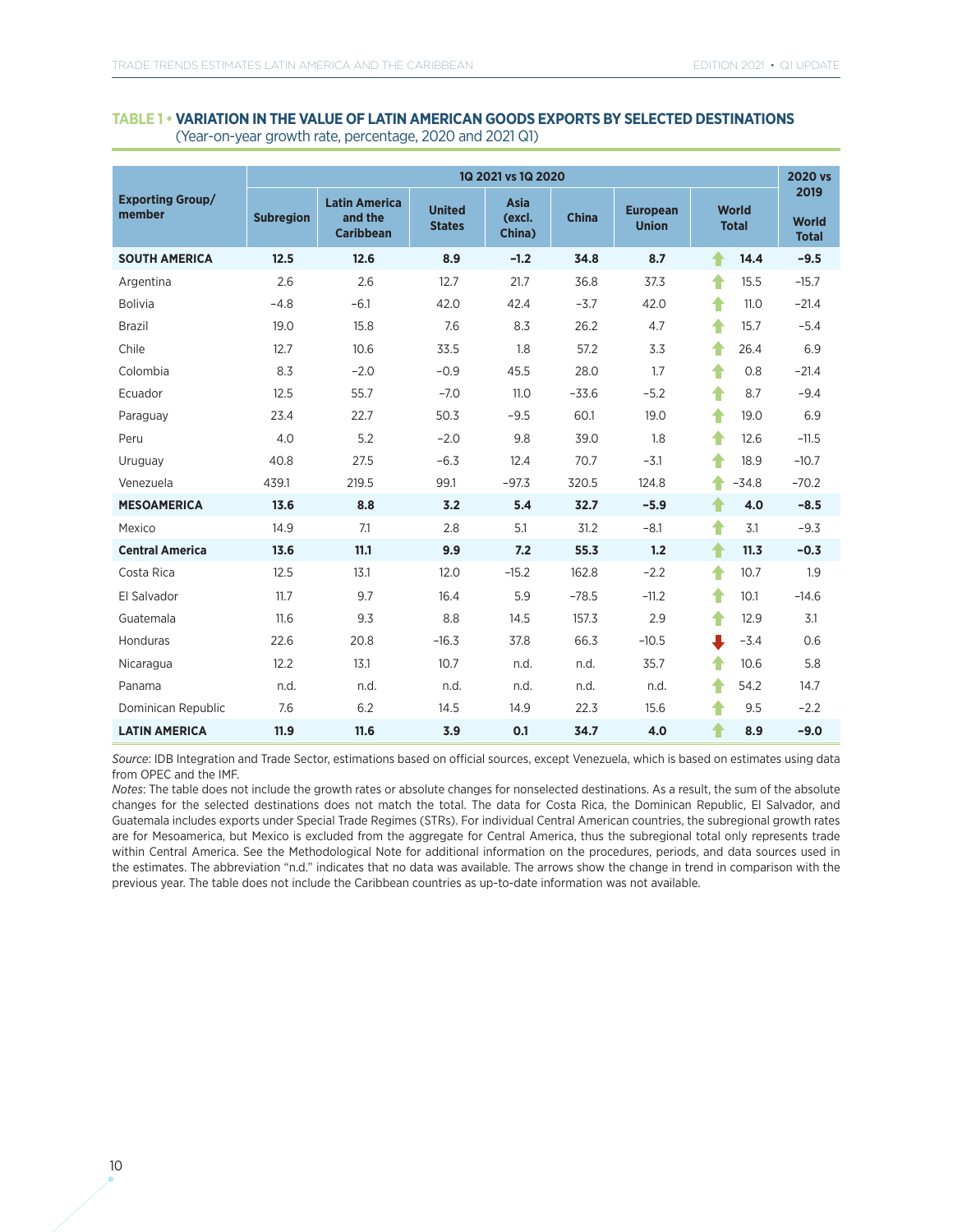#### **FIGURE 6 • CONTRIBUTION OF MAIN TRADING PARTNERS TO THE TOTAL VARIATION IN THE VALUE OF GOODS EXPORTS FROM LATIN AMERICA**



(Year-on-year growth rate, percentages, and percentage points, 2021 Q1)

*Source*: IDB Integration and Trade Sector, estimates based on official sources.

*Note*: The figure does not include the Caribbean countries as up-to-date information was not available.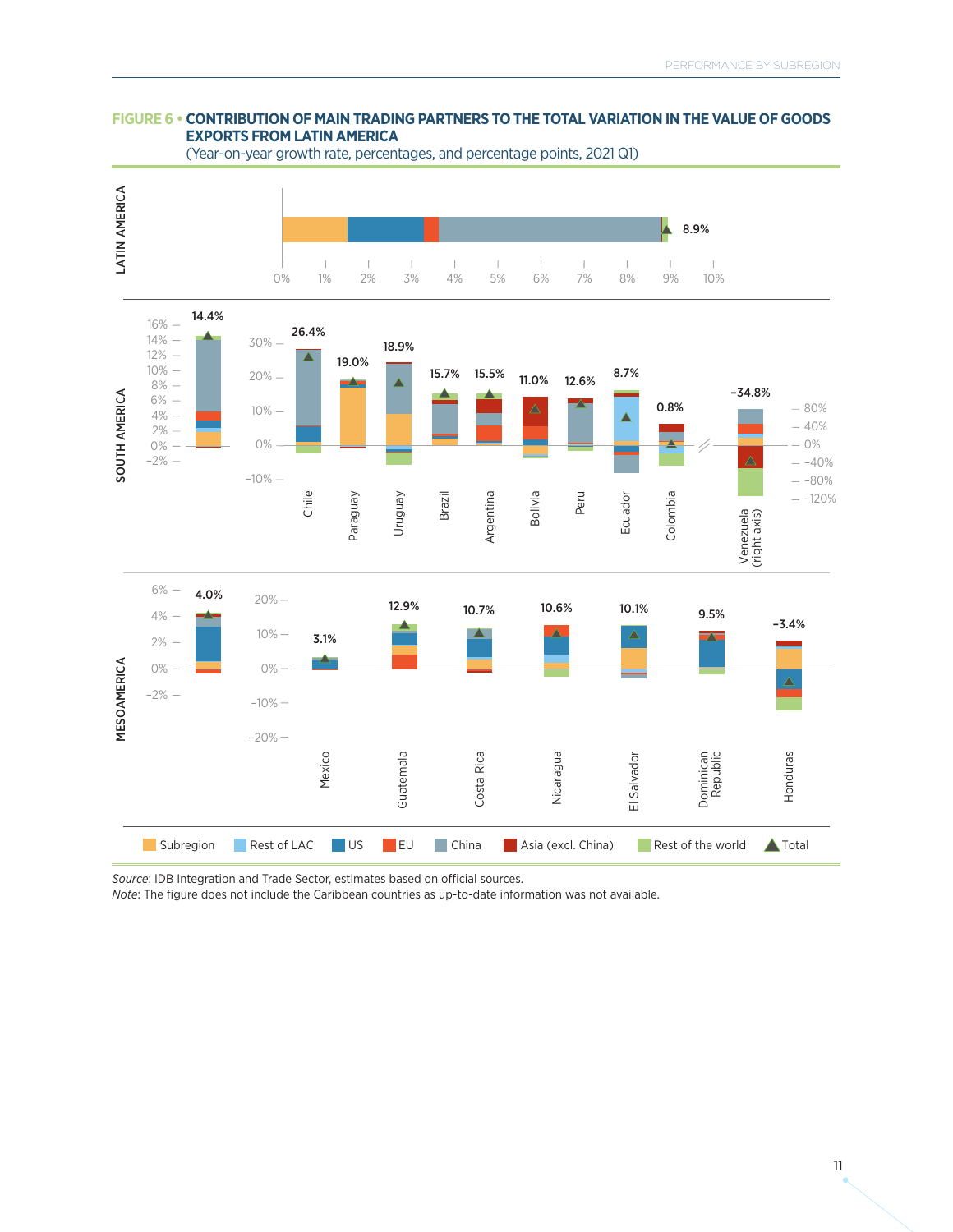### **Conclusions**



The value of Latin America's goods exports returned to a growth path in the first quarter of 2021, recording a year-on-year variation of 8.9% after contracting by 9.0% in 2020. Although during the first phase of the Covid-19 pandemic the contraction was less intense and shorter-lived than initially expected, the recovery remains fragile and is evolving differently from one country to the next. What's more, the perceived recovery is partly due to the fact that the point of comparison was the period when the impact of the pandemic began to be felt. If this recovery is consolidated, Latin America could get back on a more sustained growth path.

South America benefited particularly from rallying commodity prices, which have not just made up for the losses accumulated at the start of the pandemic but have even reached historic highs. The main driving force behind these improvements was Chinese demand. However, for the moment, improvement in the terms of trade have not gone hand-in-hand with an increase in real trade flows. The evolution of export volumes remains fragile, although the end of the first quarter brought an encouraging uptick.

In Mexico, the recovery in export values has been moderate and even lost steam in the first few months of 2021. Likewise, the recovery in export values was mainly due to prices, although volumes did start to grow in March. The value of flows originating in Central America grew at significantly higher rates. Demand from the United States was the main factor behind the increases in both cases, although Central America's performance was also bolstered by countries from within the subregion.

Future prospects depend on the global economy's exit path from the Covid-19 crisis, the new sources of uncertainty that are shaking markets, and how circumstantial and structural factors affect the nominal and real determinants of Latin America's trade flows.

Most commodity prices have settled into a clear, upward trend and are the only factor driving the region's export values. Although this situation is not expected to change in the short-term, it would be prudent to expect that this might be a transitory effect caused by factors such as fiscal stimulus packages in some of the world's largest economies and the search for alternatives in financial markets, which may wane when the extraordinary economic policies that have been adopted to counter the impact of the pandemic return to normal. Given these circumstances, Latin America cannot expect commodity prices to pull the economy upward as dramatically as they did at the beginning of this century.

The evolution of oil and iron ore prices is contingent on global economic growth: although this is likely to remain relatively high for the rest of the year, it is likely to get back on trend once the initial rebound phase is over. The price of some metals, such as copper or lithium, may receive a structural boost in response to the widespread shift toward a greener energy matrix. But this would also bring a downturn in oil prices, which would temper the net effect on Latin America's terms of trade. At the same time, agricultural commodity prices have been less volatile during the crisis and although soybeans are currently in a markedly upward phase, other major Latin American export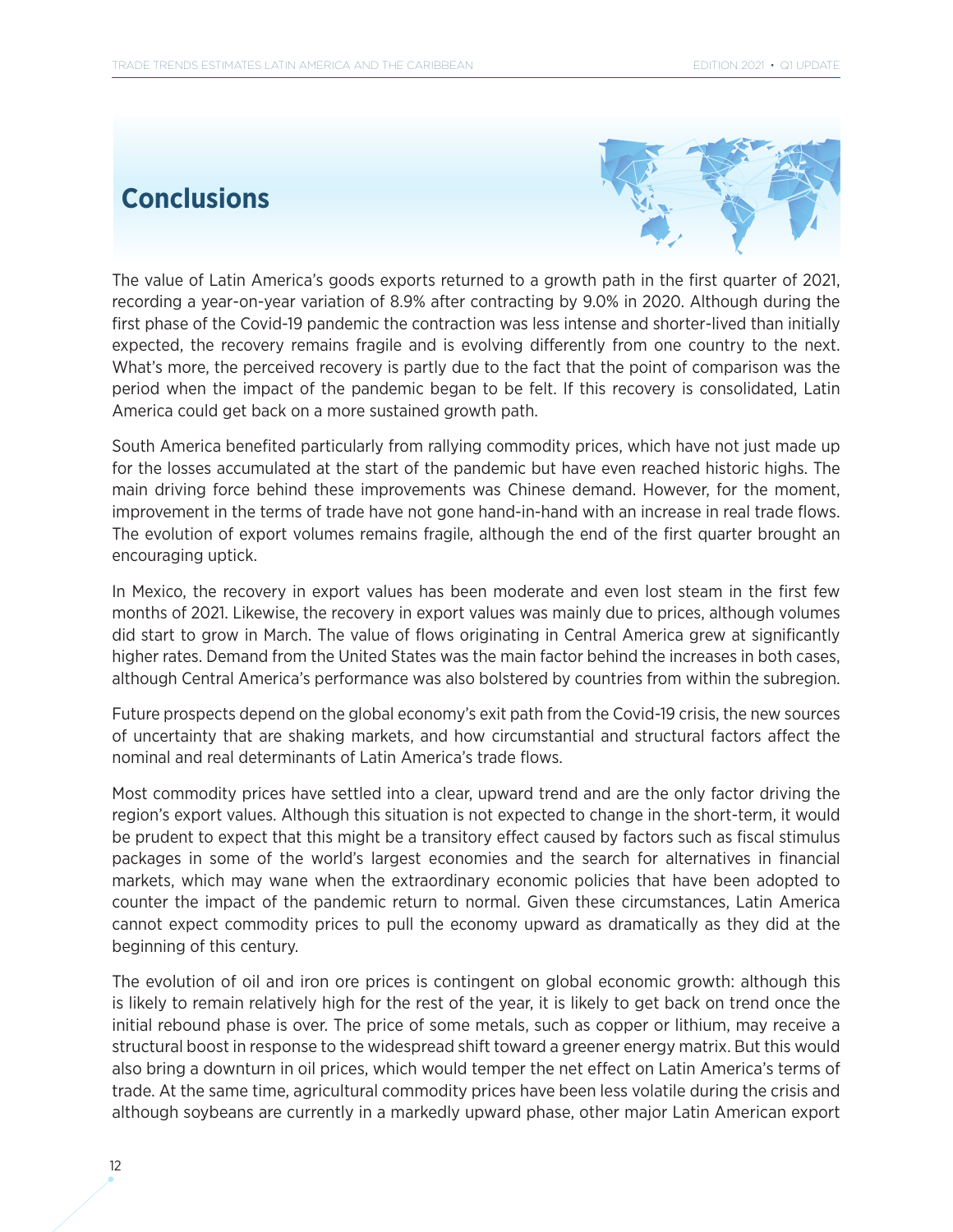products such as sugar and coffee are not following similar trends. In any case, these dynamics will have uneven effects on countries in the region due to the different compositions of the export baskets.

Whether the price channel will continue to have an expansionary effect on trade will also depend on the trend of the US dollar. For now, markets have been dominated by expectations of higher inflation in the United States due to the size of the fiscal stimulus packages that have already been implemented and those that are being negotiated, which has put downward pressure on the dollar and upward pressure on commodity prices. If the inflationary effect of the fiscal policy proves transitory, as US monetary authorities anticipate, the positive impact on Latin America's terms of trade would be short-lived.

In any case, there are no signs of a disruptive structural event like China entering the global trading system, which gave rise to the commodity price supercycle that Latin America benefited from for more than a decade.

Hence the need to focus attention on the evolution of real flows and on monitoring Latin America's competitiveness. Indeed, the fragility of Latin America's trade recovery rests not only on the uncertainty surrounding the sustainability of the price channel as a driving force for export expansion, but also on the weakness of growth in volumes. The region's export values are proving among the slowest in the world to recover, so far. Looking ahead, Latin America's main trading partners are on diverging paths, and several weak points in the region's own international integration pattern will become increasingly significant.

The United States is a case in point among the advanced economies: the impressive scale and speed at which the Covid-19 vaccination program has been rolled out and the economic stimulus packages described above have fueled a sharp acceleration in growth. However, Latin America has not yet leveraged this growth through the trade channel, and various countries in the region have lost market share in the United States.

In Europe, in contrast, containment measures are only just being relaxed, there have been setbacks to vaccination programs, and prospects of growth are more moderate. Europe's propensity to import from Latin America was already on a downward trend before the pandemic, and imports from the region have proved less dynamic than those from the rest of the world in the immediate postcrisis phase.

Among emerging economies, China and the rest of Asia have been recovering for several months, which has boosted Latin America's exports more than any other partner. However, given the prominence of commodities in the export basket to Asia, this trade relationship is where the imbalance between the impact of prices and volumes has been felt most acutely. Indeed, in China, Latin America has lost more market share than any other region in the world.

The outlook within Latin America itself remains bleak due to how hard the Covid-19 pandemic has hit the region, delays with vaccination programs, and projections of a slow recovery for economic activity, which highlight lingering risks for intraregional trade.

To the extent to which the limited improvement in export volumes observed to date are due to supplyside constraints caused by the pandemic hitting Latin America and its trading partners at different times, the region's trade performance could be expected to improve once the health crisis is over.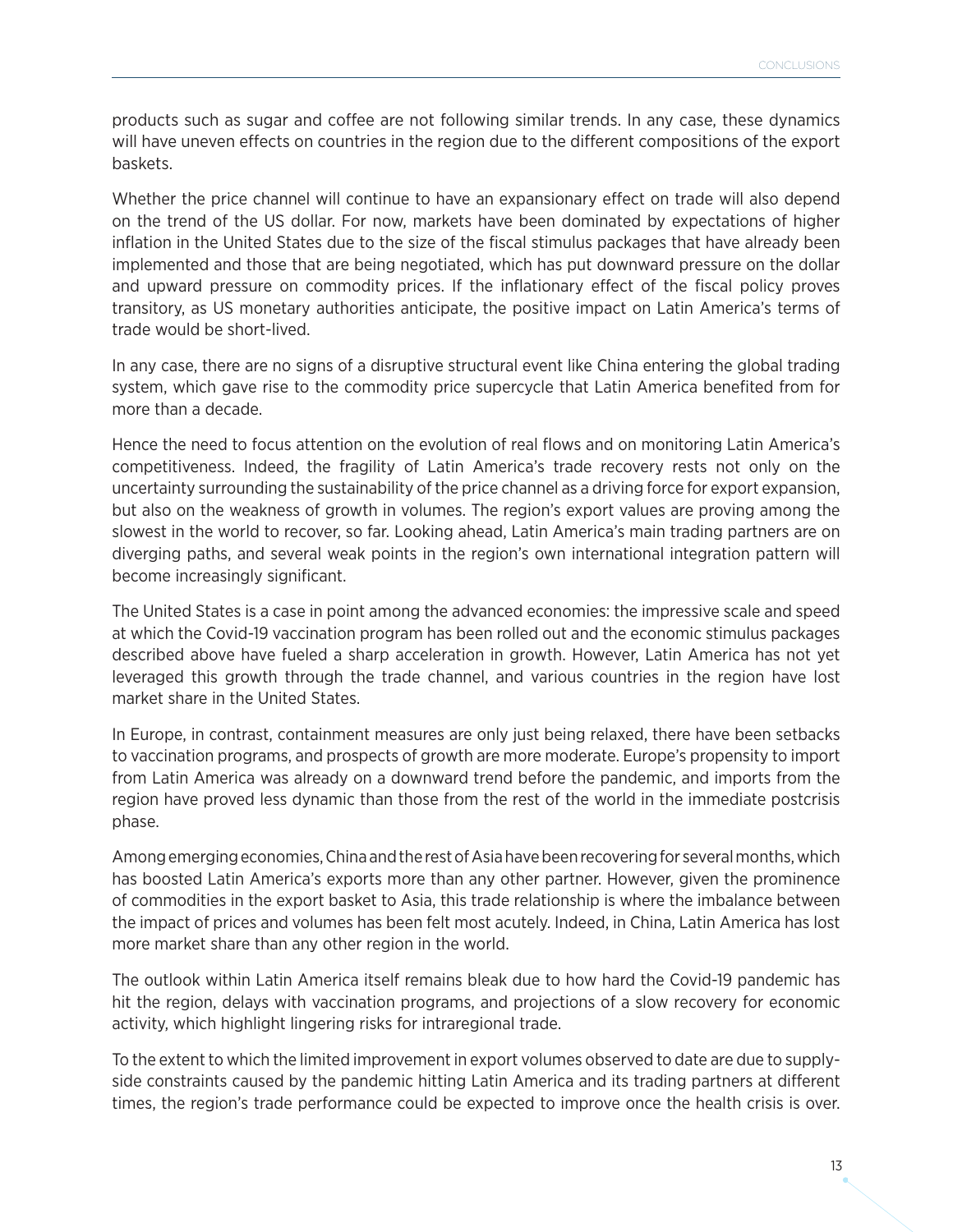However, a growing gap between the structure of post-Covid demand and Latin America's export structure would underline how urgently the region needs a policy agenda that aims to mitigate the risks of decoupling from the most dynamic areas of the global economy.

In short, as of early 2021, Latin America has moved past the recessionary impact that the Covid-19 pandemic had on trade, although short-term indicators still point to a pattern of fragility that is connected to the uncertainty around the evolution of export prices and the reorganization of global trade relationships in the aftermath of the pandemic. The leading indicator for Latin America's exports signals that the region may get back onto a growth path in the coming months. Sustaining this trend will be key to shoring up the economic growth that has begun. As the lingering effects of the pandemic will continue to hold domestic markets back, importing growth from the rest of the world through international trade will be fundamental to overcoming the worst economic crisis of the last century.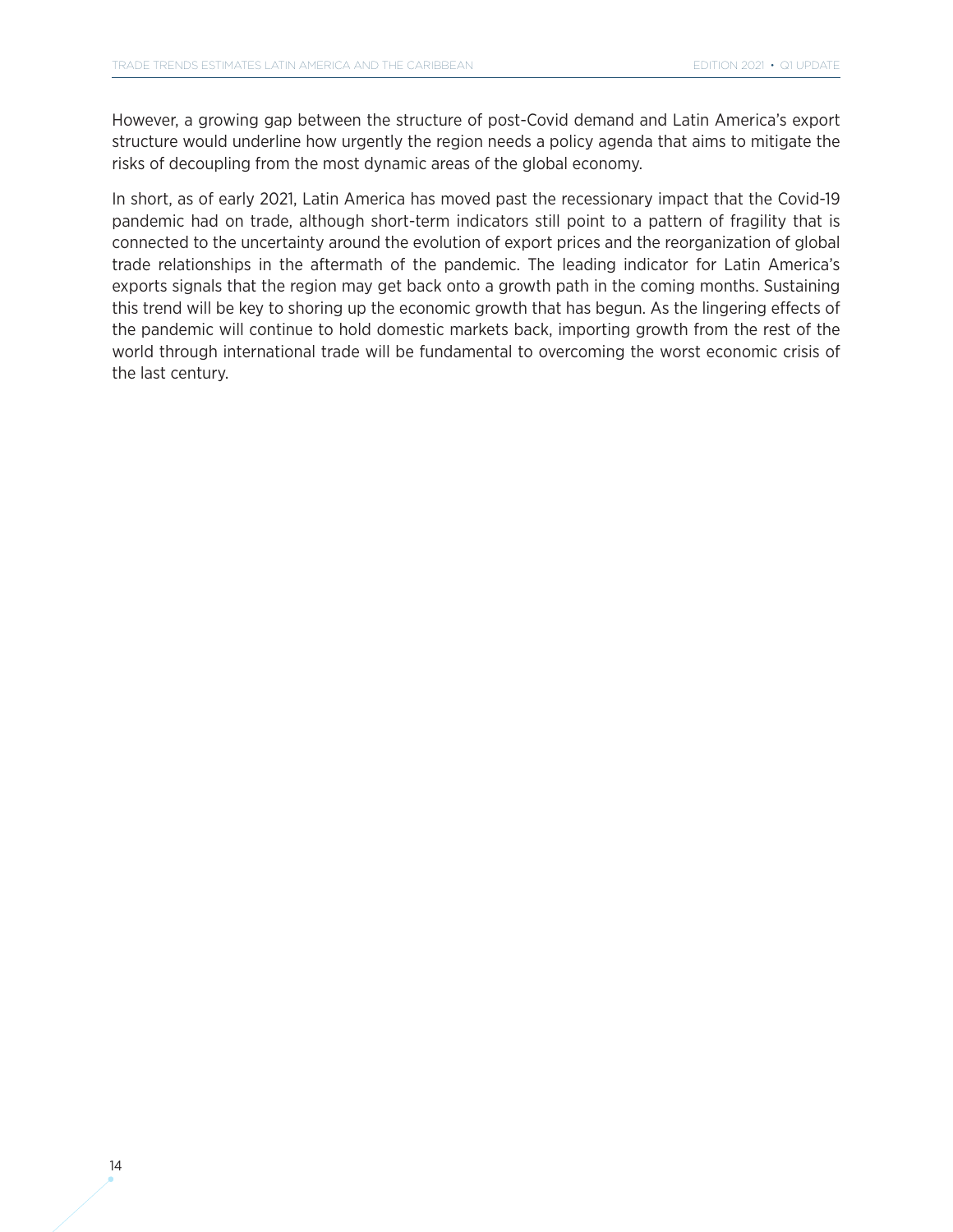### **Annex: Export Performance by Country**



This annex analyzes the growth of export values for each Latin American country for which data is available (Table 1) and assesses how trading partners contributed to this performance (Figure 6), describing the main drivers for this in each sector. To analyze the region's recovery in the wake of the Covid-19 crisis, the first quarter of 2019 was chosen as benchmark.13

#### **South America**

After experiencing average growth of 6.9% in 2020, exports from **Chile** increased a cumulative 26.4% in January–March 2021 as compared to 2020 and are now almost 20% above where they were in the first quarter of 2019. This increase is explained almost entirely by higher sales to China, which grew 57.2% year-on-year. Copper accounted for three-quarters of the total increase, and cherries for the remaining quarter.

After rising 6.9% in 2020, exports from **Paraguay** increased by 19.0% year-on-year in the first quarter of 2021, outstripping the level achieved for the same period in 2019 by more than 10%. This result is due to increased sales to the rest of South America, particularly Argentina, Brazil, Chile, and Uruguay, although much of this is then re-exported to extraregional destination markets. The products that contributed most to the total increase were corn, soybeans, and beef.

After dropping by 10.7% in 2020, in **Uruguay**, exports grew by 18.9% year-on-year in the first quarter of 2021, reaching a level just 3.4% higher than the same period in 2019. There were notable increases in exports to China and the rest of South America, especially Brazil, which accounted for the entire increase in export value and offset reductions in shipments to major destinations such as the United States and the European Union. The products that contributed most to this increase were grains (especially wheat), meat, and edible offal.

After falling by 5.4% in 2020, exports from **Brazil** increased by 15.7% year-on-year in the first quarter of 2021, putting them 12.3% above those of the same period in 2019. Approximately half of the increase as compared to the first quarter of 2020 was explained by sales to China. The products that stood out during this period were iron ore and iron ore concentrates, exports of which doubled, explaining around two-thirds of the total increase.

In **Argentina**, exports grew by 15.5% in the first quarter of 2021, reversing the trend of the previous year (when they fell by 15.7%) and reaching a level 8.7% higher than that of the first quarter of 2019. This performance was marked by a notable increase in sales to the European Union, China, and the rest of Asia. The export recovery owed mainly to sales of soybean cake and soybean oil.

<sup>&</sup>lt;sup>13</sup> There are several reasons for this decision: to make data series easier to compare by using year-on-year growth rates, to avoid seasonal adjustment, and to account for the fact that the region' exports were on a downward trend throughout 2019.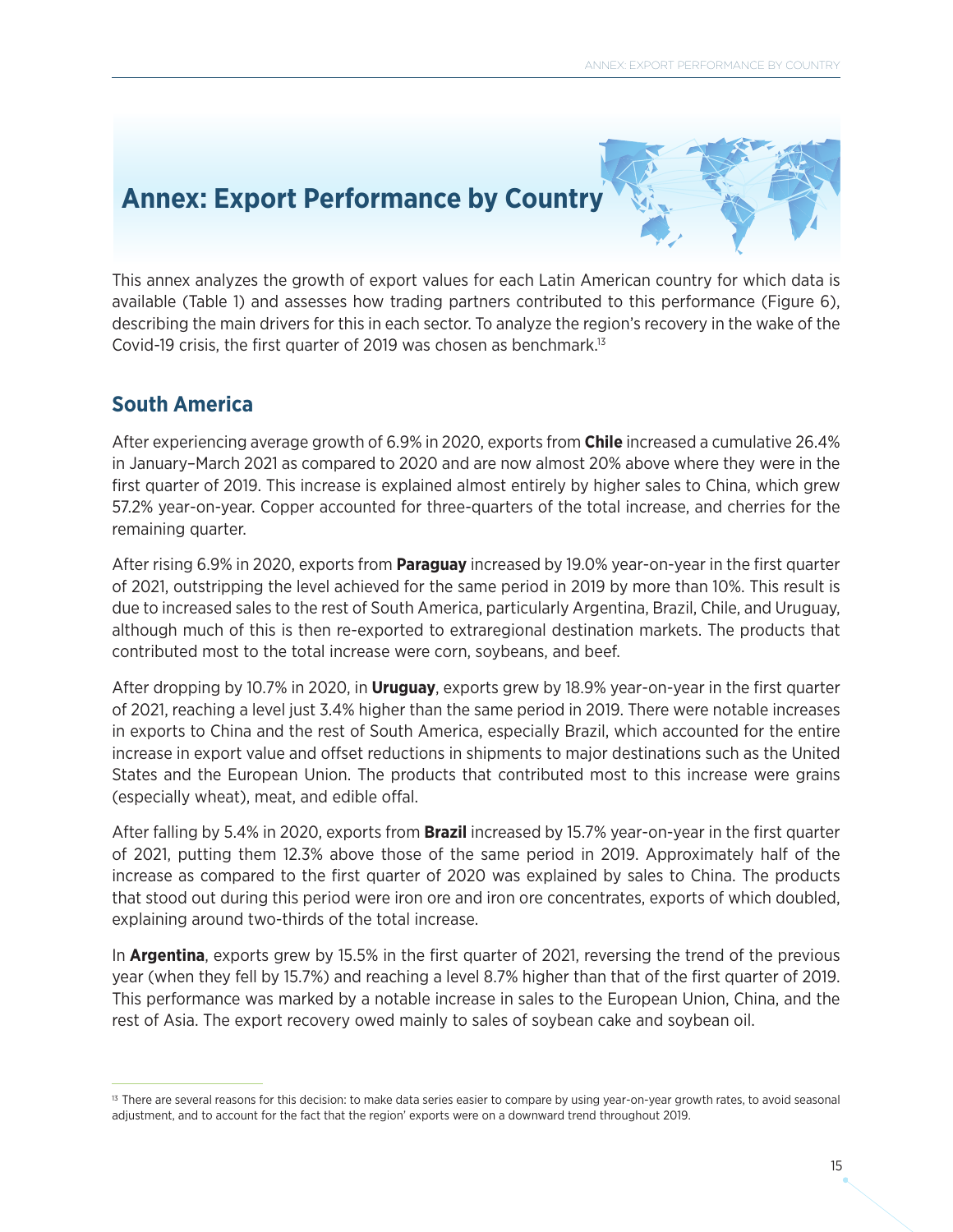After shrinking by 21.4% in 2020, external sales from **Bolivia** increased by 11.0% in the first quarter of 2021, outperforming the cumulative total for the first quarter of 2019 by 13.5%. The fall in exports within Latin America, mainly to Brazil and Argentina, was more than offset by the increase in shipments to Asia (excl. China). The most noteworthy destination markets were India (50.6%) and South Korea (85.7%), which accounted for 80% of the increase. Exports to the European Union and the United States also grew significantly. The export recovery was mainly driven by sales of silver and soybeans and soybean derivatives, which offset the sharp drop in natural gas sales.

After experiencing an 11.5% decrease in 2020, exports from **Peru** grew by 12.6% year-on-year in the first quarter of 2021, although the value exported by the country was just 1.8% higher than during the same period in 2019. The increase in exports to China was the determining factor behind the overall result. The products that contributed most to this increase in exports were copper and, to a lesser extent, fishmeal, iron, and natural gas.

After decreasing by 21.4% in 2020, exports from **Colombia** grew by just 0.8% year-on-year in the first quarter of 2021, meaning that they remain 7.5% below the levels for the same period in 2019. More dynamic sales to China and the rest of Asia (especially India) barely managed to offset the drop in sales to Mexico and Turkey. Although there was a significant decrease in exports of bituminous coal, this was made up for by increases in those of gold, coffee, and some manufactures.

**Ecuador'**s exports increased by 8.7% year-on-year in the first quarter of 2021, reversing the weak performance of 2020, when they fell by 9.4%. This increase puts the value of the country's exports 10% above those of the first quarter of 2019. The increase in exports to the rest of Latin America<sup>14</sup> offset the drop in those to the United States, China, and the European Union. The country's export growth was mainly explained by increases in the value of oil exports.

Exports from **Venezuela** contracted by 34.8% in the first quarter of 2021, after plummeting by 70.2% in 2020. As a consequence, its export values remain almost 70% below those of the first quarter of 2019. This lackluster performance owed largely to lower oil shipments, the recovery of oil prices notwithstanding. The drop in sales to Asia (excl. China) and the rest of the world offset the increase to all other main destinations.

#### **Mesoamerica**

Exports from **Mexico** grew by 3.1% in the first quarter of 2021, reversing the 9.3% contraction of 2020 and outstripping the cumulative total for January–March 2019 by 3.5%. The increase in sales to the United States accounted for three-quarters of the total growth. Exports to China also increased significantly, while those to the European Union contracted. The products that saw the largest increases in exports were crude oil, copper ore and concentrates, electrical conductors, and refrigerators.

In **Panama**, exports<sup>15</sup> increased 54.2% year-on-year in the first quarter of 2021, after growing 14.7% in 2020. This signified a fivefold increase compared to the first quarter of 2019. This exceptional performance was due to soaring copper exports. Although the new mine behind this increase has been in operation for five years, it only came fully online in 2020.

<sup>&</sup>lt;sup>14</sup> Ecuador saw an exceptional increase in exports to Panama, which predictably functioned as an intermediate destination for re-exports.

<sup>&</sup>lt;sup>15</sup> STR exports are not included as the bulk corresponds to re-exports.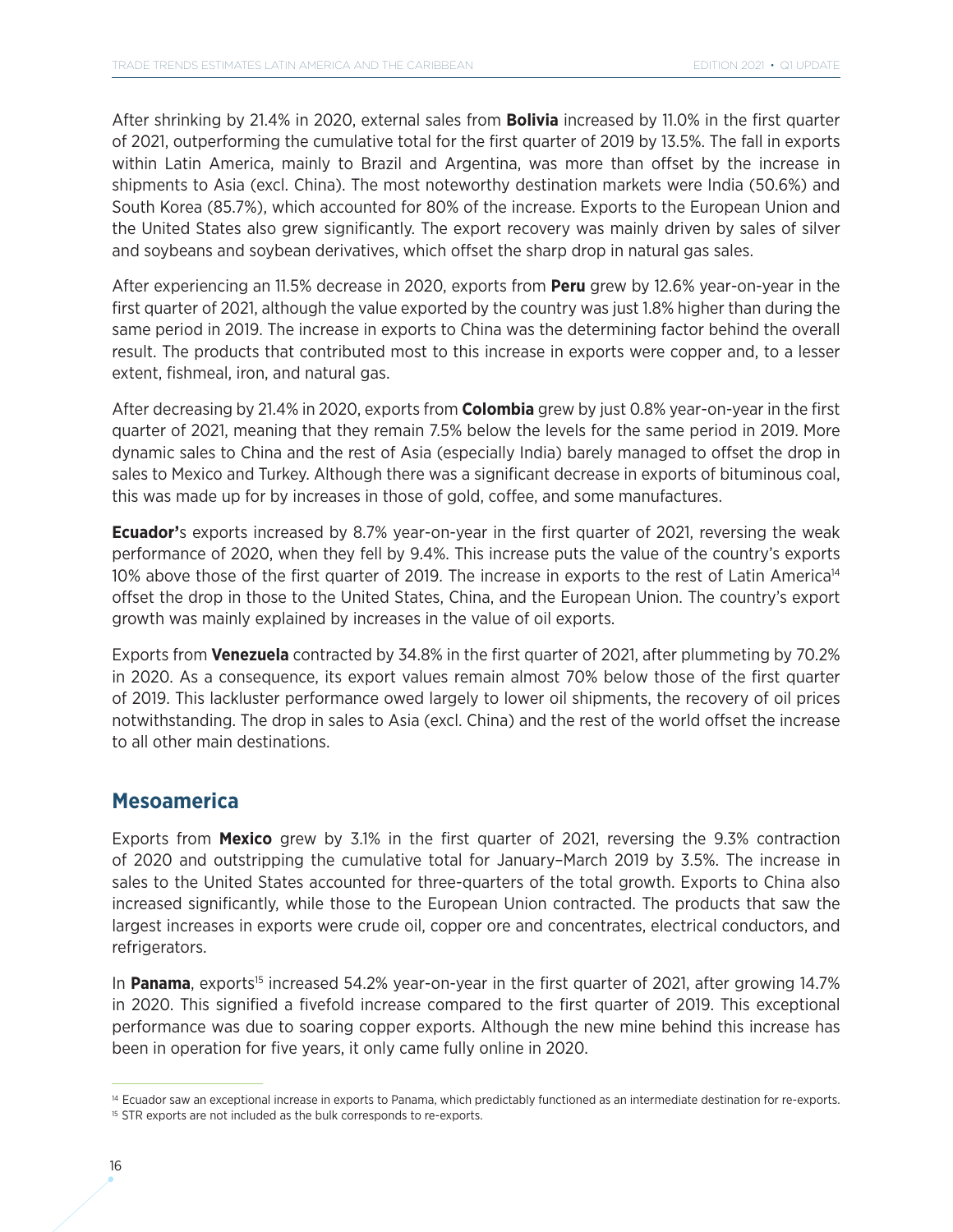In the first quarter of 2021, **Guatemala** experienced year-on-year export growth of 12.9%, which was well above the average rate for 2020 (3.1%). This put the country's exports 22.2% above the level for the first quarter of 2019. This performance was driven by shipments to China and the rest of Central America, especially Honduras. Exports from the NCT increased by 12.7%, while those from STRs grew even faster (13.5%). The most notable performances were exports of cardamom, edible fats and oils, sugar, and textiles.

After having increased by 5.8% in 2020, exports from **Nicaragua**16 grew by 10.6% year-on-year in the first quarter of 2021. This upward trend owed largely to increased shipments to the United States and the rest of Latin America, especially El Salvador, Mexico, and Venezuela. The main export products behind the growth were gold and sugar.

After contracting by 14.6% in 2020, exports from **El Salvador** increased by 10.1% year-on-year in the first quarter of 2021, putting them 9.2% above the export levels achieved in the same period in 2019. Increased shipments to the United States and the rest of Central America, particularly Guatemala and Honduras, offset the downturn in sales to China and the European Union. Exports from the NCT increased by 7.9% year-on-year, while STR exports fell by 20.4% year-on-year. The most noteworthy increases were in exports of clothing and clothing accessories, machinery and equipment, and electrical equipment and parts thereof.

After growing by 1.9% in 2020, exports from **Costa Rica** increased by 10.7% year-on-year in the first quarter of 2021, outstripping the values seen in the same period in 2019 by 20.4%. Exports during this period were driven largely by the increase in shipments to the United States, which explained half of this growth, and to a lesser extent by increased sales to China and the rest of Central America. Exports from the NCT increased 16.9% year-on-year while those from STRs only grew by 3.3%. The products that contributed most to the total increase were medical instruments and electrical machinery.

After shrinking by 2.2% in 2020, exports from **the Dominican Republic** grew by 9.5% year-on-year in the first quarter of 2021, putting them 14.8% above the export levels reached in the same period in 2019. The United States was the destination that contributed most to this increase. Growth was mainly explained by the increase in sales from STRs (13.9%), while exports from the NCT grew by just 2.6% year-on-year. The main products that shaped this trend were fine pearls, precious stones and metals, and tobacco and products of tobacco substitutes.

In 2020, exports from **Honduras**17 remained at similar levels to those of 2019 (+0.6%) and contracted by 3.4% in the first quarter of 2021. Increases in external sales to Asia and the rest of Central America, particularly El Salvador and Guatemala, were not enough to make up for the drop in those to the United States and the European Union The country's negative result was largely explained by the decline in exports from the agricultural sector, mainly bananas, melons, and watermelons.

<sup>&</sup>lt;sup>16</sup> STR exports are not included as up-to-date official data was unavailable.

<sup>&</sup>lt;sup>17</sup> STR exports are not included as up-to-date official data was unavailable.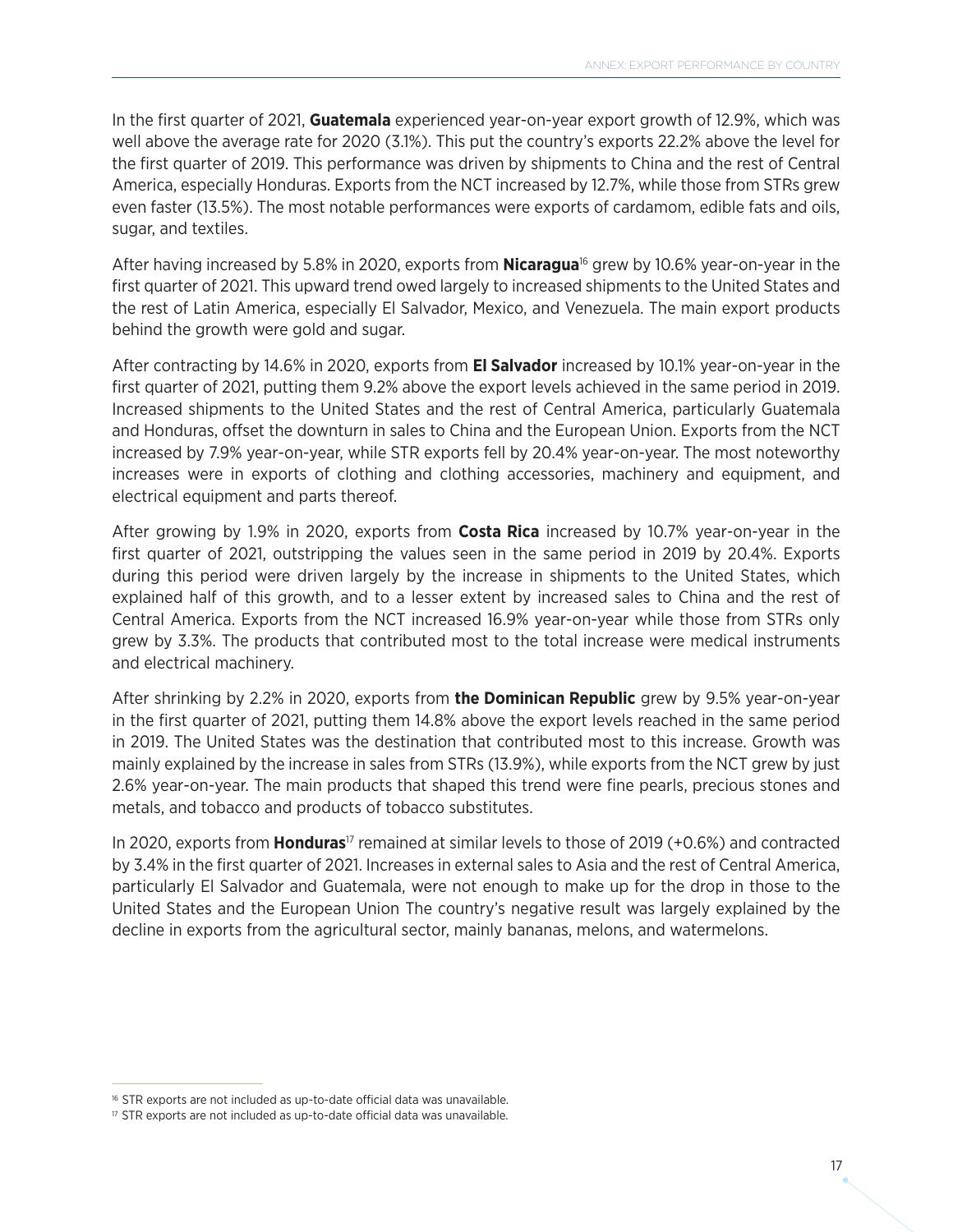### **Methodological Note**



The estimates of Latin American and Caribbean exports for the first quarter of 2021 were calculated using data available through May 11, 2021.

The data used was for the following periods: January–March for Argentina, Bolivia, Brazil, Chile, Colombia, Costa Rica, Dominican Republic, Ecuador, El Salvador, Guatemala, Honduras, Mexico, Nicaragua, Panama, Paraguay, Peru, and Uruguay. The data for Costa Rica, El Salvador, Guatemala, and the Dominican Republic includes STR exports. Venezuela's exports were estimated by combining price data from the Merey-type oil price series and import data from the country's main trading partners.

The aggregate volume index for Latin America comprises ten countries: Argentina, Brazil, Chile, Colombia, El Salvador, Mexico, Paraguay, Peru, Uruguay, and Venezuela. The export volume indices were calculated using data from official sources for Argentina (National Institute of Statistics and Censuses), Brazil (Ministry of the Economy), Chile (Central Bank of Chile and Cochilco), Colombia (Bank of the Republic), Peru (Central Reserve Bank), and Uruguay (Central Bank). The series for Paraguay was calculated using data on export volumes for the country's main products as reported by the Central Bank and aggregated according to the export structure of 2010. For Mexico and El Salvador, the series of exports in US dollars were deflated using the import price index published by the US BLS. Venezuela's export volumes were calculated using OPEC information on Merey-type oil prices and production. The national series were aggregated based on countries' shares in total exports in 2015, valued in US dollars.

The following official data sources were used. Argentina: National Institute of Statistics and Censuses; Bolivia: National Institute of Statistics; Brazil: Ministry of the Economy; Chile: Central Bank of Chile; China: China Customs Statistics; Colombia: National Administrative Department of Statistics; Costa Rica: Promotora de Comercio Exterior (Procomer); Ecuador: Central Bank of Ecuador; El Salvador: Central Reserve Bank of El Salvador; European Union (27 countries, excl. the United Kingdom): Eurostat; Guatemala: Bank of Guatemala; Honduras: Central Bank of Honduras; Mexico: Bank of Mexico; Nicaragua: Central Bank of Nicaragua; Panama: National Institute of Statistics and Censuses; Paraguay: Central Bank of Paraguay; Peru: Commission for the Promotion of Peru for Exports and Tourism (PROMPERÚ); Dominican Republic: Customs Authority; United States: US International Trade Commission; Uruguay: Central Bank of Uruguay; Venezuela: OPEC and IMF.

The following abbreviations are used in this document: BLS—US Bureau of Labor Statistics; CPB—Netherlands Bureau for Economic Policy Analysis; IMF—International Monetary Fund; LA— Latin America; LAC—Latin America and the Caribbean; NCT—national customs territory; OPEC— Organization of the Petroleum Exporting Countries; STRs—special trade regimes; USITC—US International Trade Commission.